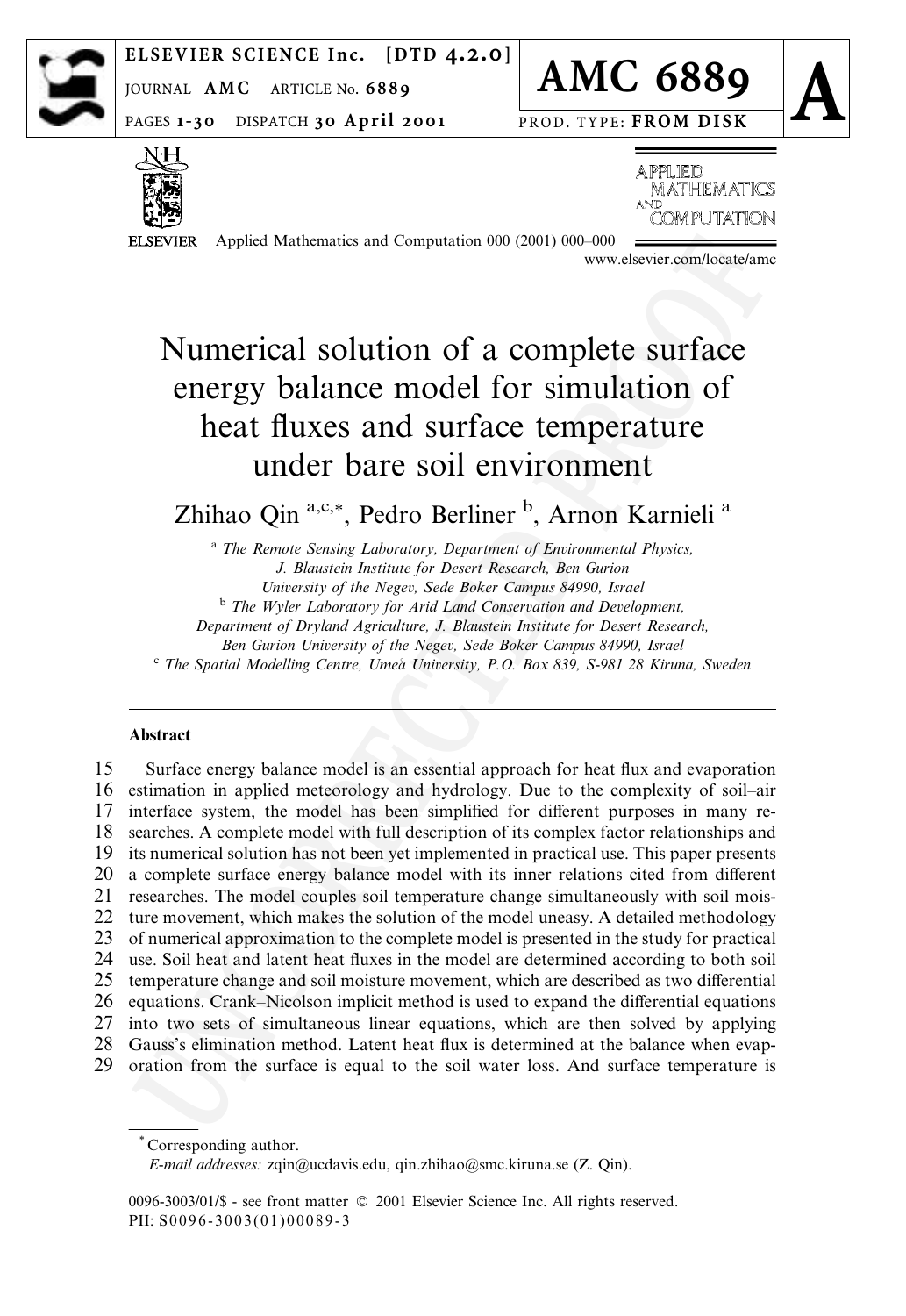#### Z. Qin et al. / Appl. Math. Comput. 000 (2001) 000-000

30 estimated as the heat fluxes of the surface reaching the status of balance. The iterative 31 computation of Newton–Raphson method is used to approximate latent heat flux and 32 surface temperature from the balances. Based on this complexity of the model's rela-33 tionships, a detailed computation procedure of the model is proposed. The methodology 34 has been validated through application to south Israeli desert for heat flux and surface 35 temperature estimation. By a good matching of the simulated soil temperature to the measured one proves the validity of the model and method used for its numerical so-36 37 lution. © 2001 Elsevier Science Inc. All rights reserved.

38 Keywords: Surface energy balance model; Numerical solution; Surface temperature; Heat fluxes; 39 Israeli desert

### 40 1. Introduction

41 The thought of surface energy balance has been extensively applied to var-42 jous purposes especially in micro-meteorological analysis to the phenomena relating to management of the Earth's resources. Estimation of surface heat 43 44 fluxes and evaporation for irrigation program is one of the most popular applications of surface energy balance theory in agriculture and forestry [5]. 45 46 Actually, surface energy balance model is rather complex in terms of the in-47 volved factors and their mutual relations. Different studies used different methods to simplify the model for their specific purpose [20,25]. Generally 48 speaking, the simplification is based on some assumptions to the parts of the 49 model or its parameters required for the specific modeling purpose. A complete 50 51 model that couples soil temperature change simultaneously with soil water 52 movement has not been yet seen in practical use. In addition to the different focuses of different researches in the process, this probably is also due to the 53 54 complex relationships involved and the difficulties of its numerical solution of 55 the model with the complex relationships.

56 Different simplified models of surface energy balance have been applied for 57 different purposes. A simple surface energy balance model is adopted by Dolman and Blyth [13] to study the behavior of the roughness length of heat 58 and water vapor in heterogeneous terrain. Determination of evaporation is a 59 critical part of the model. Many approaches have been proposed for the esti-60 mation of evaporation [5]. A mathematical model for the numerical compu-61 62 tation of evaporation from bare saline soils was presented in [36]. Based on Penman-Monteith approach for evapotranspiration estimation, a land surface 63 energy balance model is used in [14] to solve for latent and sensible heat fluxes 64 65 without the need to specify a surface temperature or humidity. Ben-Asher et al. 66 [1] assumed the surface temperature functioning as a sine curve for assessment of evaporation from bare soil. In association with remote sensing data, a 67 surface energy balance model was used in [17] for examining the issues of land 68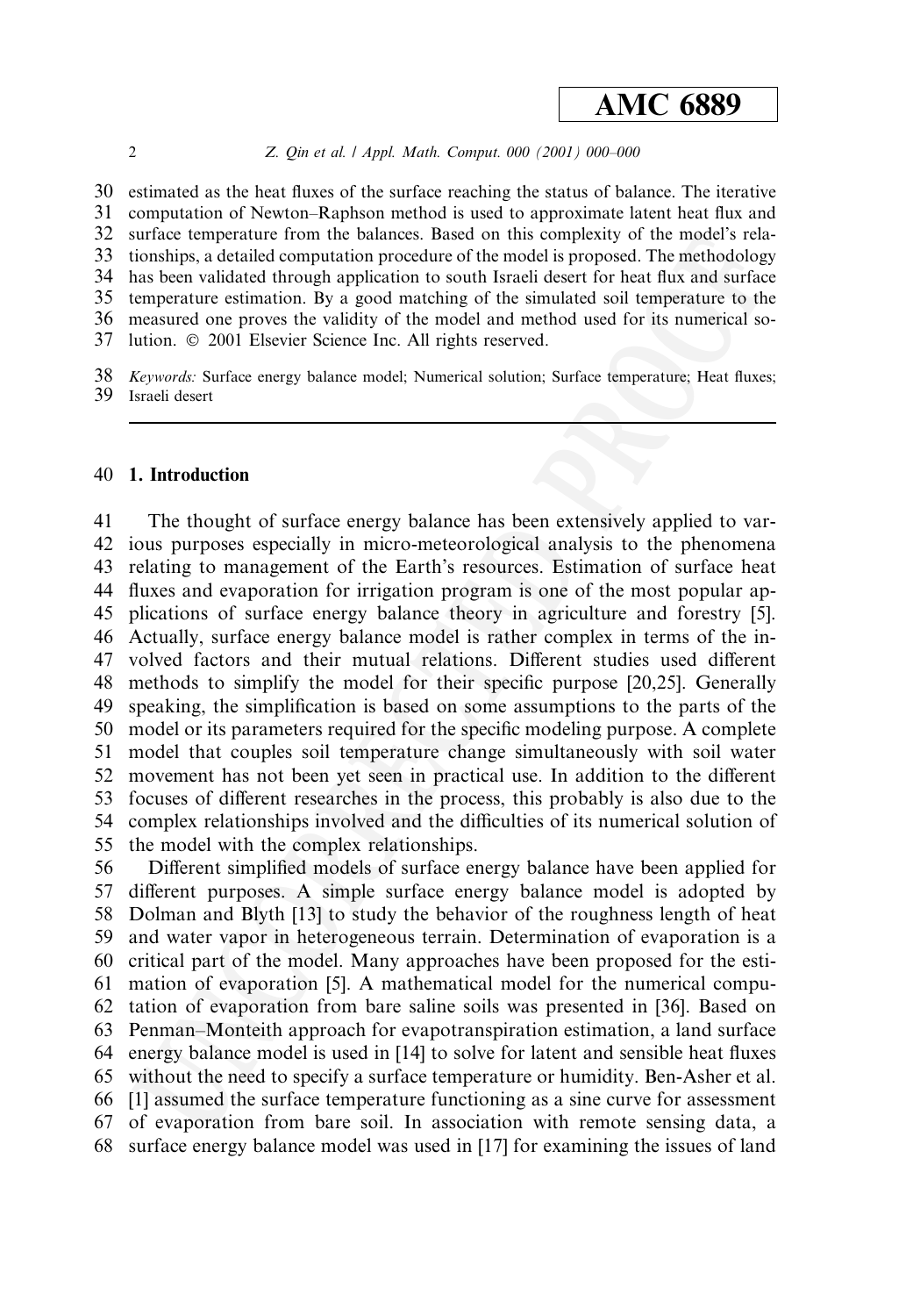### Z. Qin et al. | Appl. Math. Comput. 000 (2001) 000-000

surface properties and heat fluxes over regional scale. This model uses the 69 70 known surface temperature from remote sensing data as input for heat flux estimation and does not involve the mutual determination of soil water 71  $72$ movement and soil temperature change. In another study, Friedl [18] developed a sparse canopy model consisting of a one-dimensional, two-layer energy 73 balance formulation based on a potential-resistance representation of the soil-74 75 canopy-atmosphere system to study the land surface fluxes from radiometric surface temperature measurements. Surface energy balance method was used in 76 77 [33] to model the monthly evapotranspiration and surface energy fluxes from monthly mean satellite measurements of surface heating rate, surface temper-78 ature and normalized difference vegetation index. Blad [3] used the known 79 surface vapor pressure to estimate energy exchange between crops and their 80 environment. Chen and Coughour [7] developed a general model for energy 81 82 and mass transfer of land surfaces by considering the soil temperature change and soil moisture movement separately. The soil temperature changes due to 83 soil moisture movement and vice versa are neglected in the model of Chen and 84 Coughour [7] for simplification. Using remote sensing data as inputs, 85 Schmugge and Humes [30] applied the surface energy balance model to mon-86 itor land surface fluxes. Many studies used Bowen ratio between sensible and 87 88 latent heat fluxes to estimate the evaporation rate through surface energy 89 balance equation  $[5,12,20]$ . The existing studies using surface energy balance 90 model do not relate soil temperature change to the simultaneous movement of soil moisture. This maybe is due to the complicated mutual relation of factors 91 and parameters involved in the simultaneous change of soil temperature and 92 93 moisture and the difficulty of computation for specific application. However, 94 soil temperature and moisture are mutually impacted hence they are simultaneously but not separately changed in the real world. This is especially true 95 96 when the soil is under a partly saturated condition. Thus, a complete model depicting this simultaneous change of soil temperature and soil moisture is 97 98 required to reveal their mutual relationships and to enhance the accuracy of estimating the variation of surface heat fluxes and temperature at their equi-99 100 librium.

101 The objective of the paper is to present a complete surface energy balance model with its complicated inner-relationships quoted from different researches 102 103 and to develop a methodology for the numerical approximation to the model. The main characteristic of the model is that it couples soil temperature change 104 105 simultaneously with soil moisture movement. This simultaneous couple makes the model uneasy in computation, which probably is one of the main reasons 106 107 that blocks the practical use of such a complete model. The paper intends to 108 provide a methodology of numerical solution to the model. A detailed com-109 putation procedure of the numerical approximation is also given for practical 110 application.

 $\overline{3}$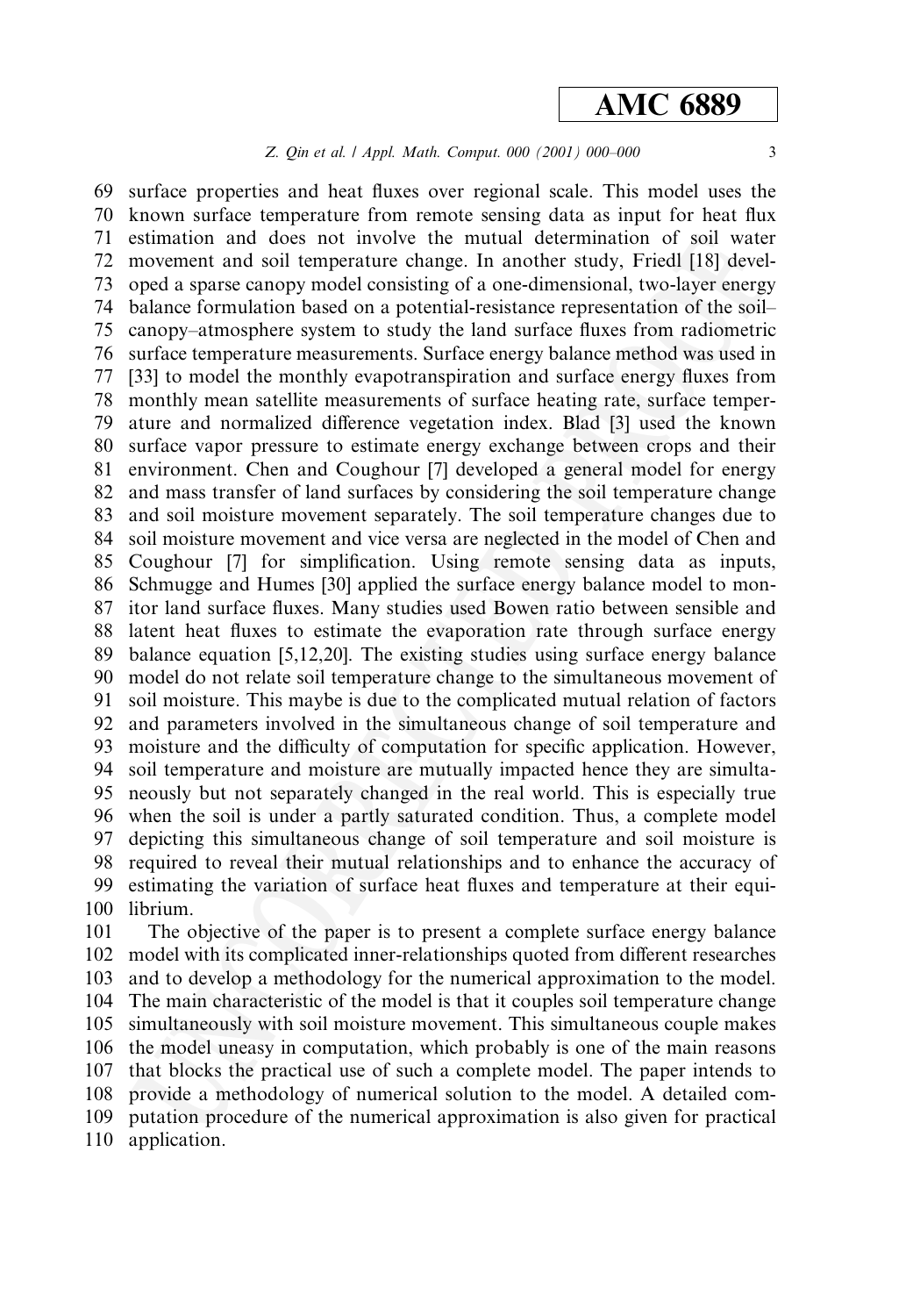#### Z. Qin et al. / Appl. Math. Comput. 000 (2001) 000-000

111 This model relates all energy parts of the soil-atmospheric system in a form  $112$ as it should be in the real world and does not make any simplification for their estimation. Only a few meteorological observation data and some soil pa- $113$ 114 rameters are required as the inputs of the model. Through this model and its 115 numeral solution method, it is possible to estimate surface heat fluxes, surface 116 and soil temperature change, soil water movement and other important micro-117 meteorological parameters such as surface resistance change without much 118 assumptions and simplifications to the parts of the model and its parameters. 119 Using the meteorological data from Sede Boker in south Israeli desert, we also 120 intend to present an example of applying the model and the methodology of its 121 numerical solution to the south Israel desert for heat flux and surface tem-122 perature estimation.

### 123 2. The surface energy balance model

124 In the places where there is no heating source from the interior earth, solar 125 radiation becomes the only source of energy controlling the most micro-meteorological events in the layer of soil-atmosphere interface. For a bare soil 126 surface where energy storage is zero, surface energy balance at the soil-at-127 mosphere interface can be quantitatively described as follows: 128

$$
R_n - H - LE - G = 0,\t\t(2.1)
$$

130 where  $R_n$  is the net radiation (W m<sup>-2</sup>), H is the sensible heat flux (W m<sup>-2</sup>), LE is the latent heat flux (W m<sup>-2</sup>), G is the soil heat flux (W m<sup>-2</sup>). Because 1 W = 1 J 131 132  $s^{-1}$ , the dimension of the terms in Eq. (2.1) can also be written as J  $s^{-1}$  m<sup>-2</sup> so 133 that it is compared to the unit used in the following computation. According to 134 the equation, net radiation  $R_n$  is equal to the sum of sensible heat into the air  $H$ . 135 latent heat of evaporation LE and the soil heat flux G at the ground surface. 136 The terms in Eq. (2.1) are all related to surface temperature, which becomes the 137 key factor for numerical solution of the model.

### 138 2.1. Net radiation

139 The short-wave radiation from the sun reaches the top of the atmosphere at about 1395 W  $\text{m}^{-2}$ . As it passes through the atmosphere, the solar radiation is 140 scattered, absorbed and reflected by different types of molecules and colloidal 141 particles. Thus, the global short-wave radiation reaching the ground surface 142 143 consists of the direct solar radiation and the diffuse sky radiation [5]. At the 144 ground surface, part of the global short-wave radiation  $R_s$  is reflected by the 145 surface into atmosphere at a density that depends on the albedo of the surface. 146 At the same time, the Earth's surface also emits some long-wave radiation into 147 the atmosphere and the atmosphere also emits some long-wave radiation that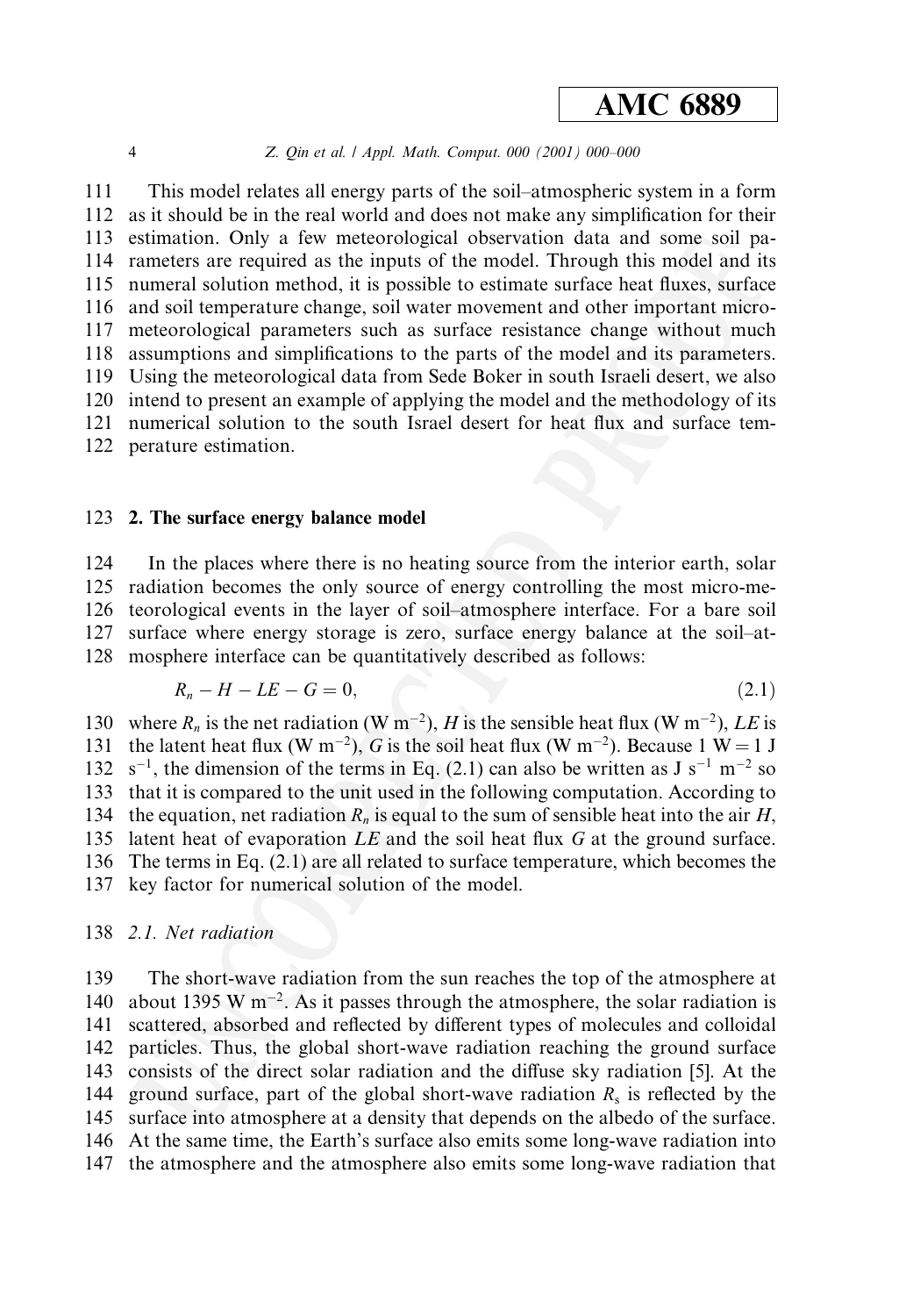148 reaches the ground surface. Some of the incoming atmospheric long-wave ra-149 diation is reflected by the ground surface back into the atmosphere. Therefore, 150 at the ground surface, the net radiation can be expressed as follows after ap-151 plying Stefan-Boltzmann law to the emitted terms of atmosphere and the 152 ground

$$
R_n = R_s(1 - \rho) + \varepsilon_a \sigma T_a^4 \varepsilon_s \sigma T_s^4 - (1 - \varepsilon_s) \varepsilon_a \sigma T_a^4, \qquad (2.2)
$$

154 where  $R_n$  is the net radiation (W m<sup>-2</sup>),  $R_s$  is the global hemispheric radiation (W 155 m<sup>-2</sup>),  $\rho$  is the surface albedo,  $T_s$  is the surface temperature (K),  $T_a$  is the air 156 temperature (K),  $\varepsilon_s$  and  $\varepsilon_a$  are the surface and air emissivities, respectively,  $\sigma$  is 157 the Stefan-Boltzmann constant ( $\sigma = 5.67 \times 10^{-8}$  W m<sup>-2</sup> K<sup>-4</sup>).

Studies indicated that air emissivity  $\varepsilon_a$  is strongly coupled to air vapor 158 159 pressure  $(e_a)$  and air temperature  $(T_a)$  near the surface [5]:

$$
\varepsilon_{\rm a} = 1.24 \left( e_{\rm a} / T_{\rm a} \right)^{1/7},\tag{2.3}
$$

161 where  $e_a$  is in mb (1 mb = 100 Pa) and  $T_a$  in K. Because air vapor pressure also

- 162 has strong correlation with air temperature,  $\varepsilon_a$  also can be approximated by the
- 163 empirical formula of Swinbank [32]

$$
\varepsilon_{\rm a} = 0.92 \times 10^{-5} T_{\rm a}^2. \tag{2.4}
$$

165 Both formula (2.3) and (2.4) have been found to yield satisfactory results with

166 daily means at mid-latitudes and at temperature above  $0^{\circ}$ C, as well described 167 by a standard atmosphere [5].

168 2.2. Sensible heat flux

169 Successful estimation of sensible heat flux is essential for the application of 170 surface energy balance model [25]. Sensible heat flux  $H$  of the ground surface 171 strongly depends on surface-air temperature difference and surface resistance 172 to heat transfer and can be calculated by the following formula [30,35]:

$$
H = \rho_a c_a (T_a - T_s) / r_a,\tag{2.5}
$$

174 where  $\rho_a$  is the density of air ( $\rho_a = 1.205$  kg m<sup>-3</sup> at 20°C),  $c_a$  is the specific heat 175 of air  $(c_a = 1005 \text{ J kg}^{-1} \text{ K}^{-1})$ ,  $r_a$  is the air resistance coefficient to heat transfer 176 (s/m), which is given as  $[2]$ 

$$
r_{\rm a} = \frac{(\ln(z/z_0) - \varphi_{\rm h})}{kU},\tag{2.6}
$$

178

$$
U = \frac{w_z k}{\ln(z/z_0) - \varphi_{\rm m}},\tag{2.7}
$$

180 where  $u_z$  is the wind velocity (m s<sup>-1</sup>) at standard height  $z$  ( $z = 2$  m), k is Von 181 Karman constant ( $k = 0.4$ ),  $z_0$  is the roughness length (m) of the surface,  $\varphi_h$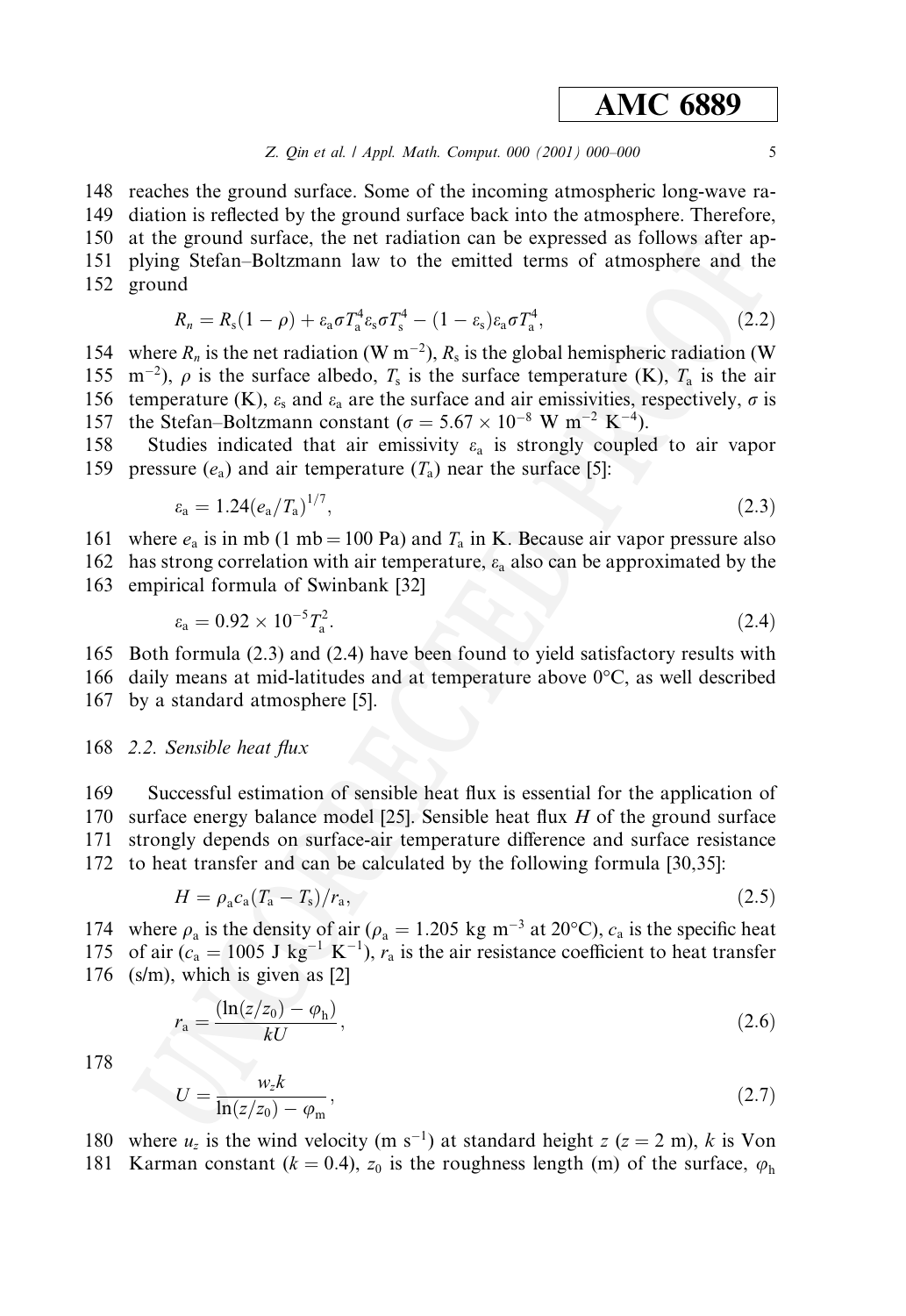182 and  $\varphi_m$  are the stability correction parameters for heat and momentum, which 183 can be estimated through the ratio function of standard height to Monin-184 Obhukov length [2,9]

$$
z/L_{\rm m} = \frac{-kzgH}{\rho_a c_a U^3},\tag{2.8}
$$

186 where  $L_m$  is the Monin-Obhukov length and g the acceleration of gravity 187  $(g = 9.8 \text{ m/s}^2)$ . The stability correction parameters are defined as follows [2,9]: 188 If  $z/L_m < 0$ , then

$$
\varphi_{\rm h} = 2\ln((1+X)/2) + \ln((1+X^2)/2) - 2\arctan(X) + \pi/2,
$$
  

$$
\varphi_{\rm m} = 2\ln((1+X^2)/2).
$$

If  $0 < z/L_m < \ln(z/z_0)$ , then  $\varphi_h = \varphi_m = -\frac{5z}{L_m}$ . 190

191 If 
$$
z/L_m \ge \ln(z/z_0)
$$
, then  $\varphi_h = \varphi_m = -5 \ln(z/z_0)$ .

Here  $X = (1 - 16z/L_m)^{1/4}$  and  $\pi$  is the circle constant ( $\pi = 3.14159265$ ) 192 193 Therefore, the estimation of sensible heat flux requires an iterative calculation 194 in the simulation process. The iteration could be as follows. (1) Let 195  $\varphi_h = \varphi_m = 0$ ,  $z/L_m = 0$  and  $H1 = 0$ . (2) Use Eq. (2.6) to calculate  $r_a$ . (3) Use 196 Eq. (2.5) to calculate H. (4) Use Eq. (2.8) to calculate  $z/L_m$ . (5) Compare H1 197 and H, if  $H1 - H$  is small enough to reach the required accuracy, then stop the 198 iteration and get the final result. If not, let  $H1 = H$  and compare  $z/L_m$  with 199 ln(z/z<sub>0</sub>) to determine the new value of  $\varphi_h$  and  $\varphi_m$ . (6) Repeat (2)–(5) until the 200 required accuracy is reached.

#### 201 2.3. Latent heat flux

202 The availability of energy and moisture at the earth-atmosphere interface is 203 the critical condition for evaporation. The energy required for evaporation is

204 generally termed as the latent heat flux LE, which can be computed by the

205 following formula [30]:

$$
LE = 0.622L(e_a - e_s)/(P_a(r_a + r_s)), \qquad (2.9)
$$

207 where  $e_a$  and  $e_s$  are the air and surface vapor pressures (kPa), respectively.  $P_a$  is 208 the atmospheric pressure ( $P_a = 101.325$  kPa). L is the latent heat of vapor-209 ization ( $L = 2.543 \times 10^6$  J kg<sup>-1</sup>).  $r_s$  is the surface resistance (s m<sup>-1</sup>), given 210 empirically as [2]

$$
r_s = 100(0.413\theta_s/\theta)^{1.5},\tag{2.10}
$$

212 where  $\theta$  is the volumetric soil water content (kg m<sup>-3</sup>) and  $\theta_s$  is the volumetric 213 soil water content at saturation ( $\text{kg m}^{-3}$ ).

214 Actually, evaporation from ground surface must be equal to the change of 215 soil water content in the profile. Thus, we have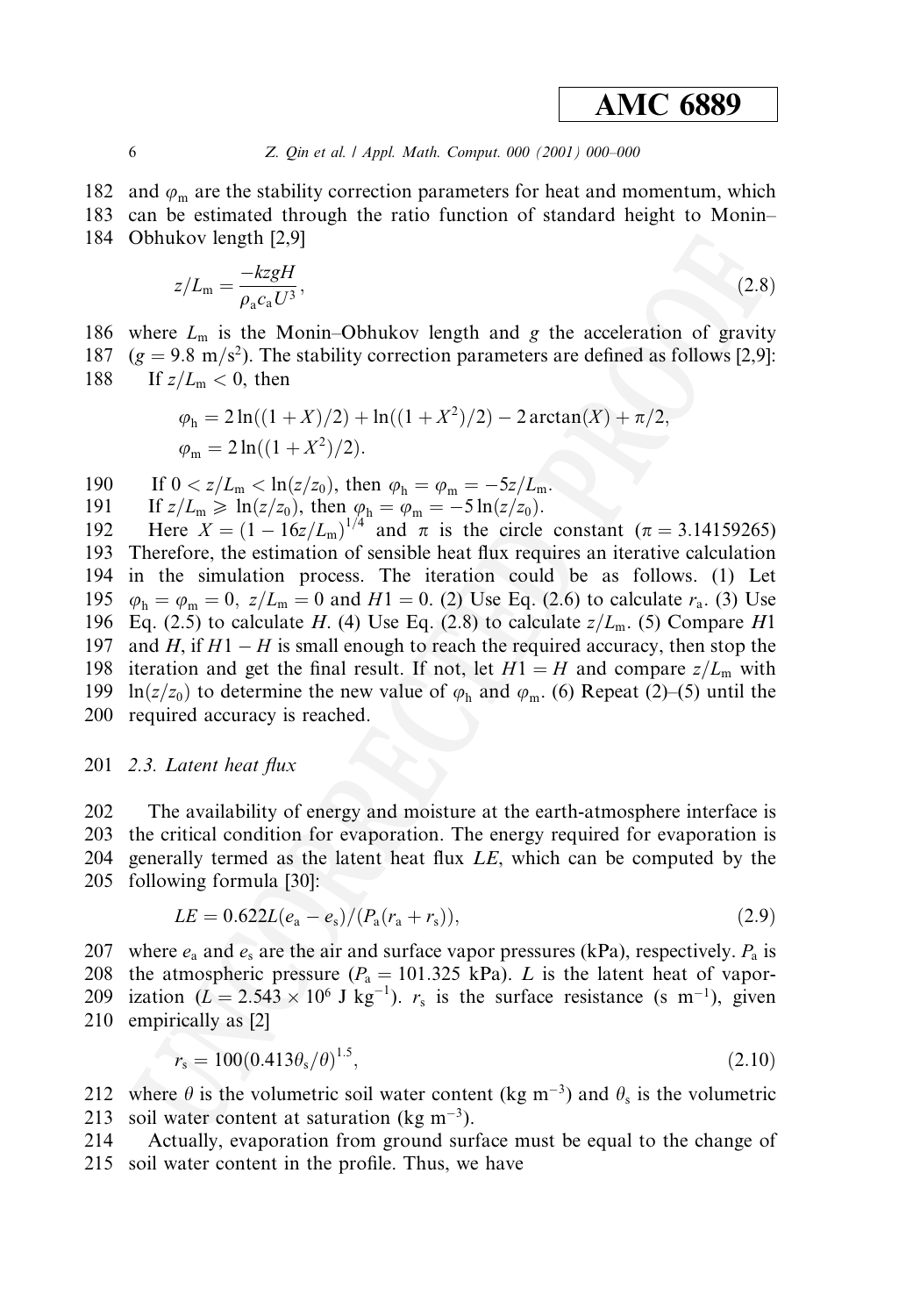Z. Qin et al. | Appl. Math. Comput. 000 (2001) 000-000

$$
LE - LE_{\rm c} = 0,\tag{2.11}
$$

217 where  $(LE_c$  donates the energy (W m<sup>-2</sup>) caused by the change of soil water 218 content in time interval  $\partial t$ . A complete description of soil water content change 219 in the profile should be in three dimensions. However, in many cases, soil water 220 movement over planar directions can be assumed to be negligibly small [5,29]. 221 This is especially true in many arid environments where the soil water content 222 is extremely low and the planar difference of available energy for evaporation is 223 not significant in short distance. Under this assumption, the energy used for 224 driving soil water movement in time interval  $\partial t$  can be computed as follows:

$$
LE_c = L \int_0^z \frac{\partial \theta}{\partial t} \, \mathrm{d}z,\tag{2.12}
$$

226 where  $t$  is time (s) and  $z$  is the depth (m) of soil profile under consideration. 227  $\partial\theta/\partial t$  donates the rate of soil water change. When the planar movement is 228 neglected, the vertical movement of soil water can be described by the fol-229 lowing differential equation [2]:

$$
\partial \theta / \partial t = \partial (K_c \partial \psi / \partial z) / \partial z + \partial (gK_c) / \partial z + \partial (h s D_v \partial T / \partial z) / \partial z + \partial (e_v D_v \partial h / \partial z) / \partial z,
$$
\n(2.13)

231 where  $K_c$  is the soil hydraulic conductivity (kg s m<sup>-3</sup>), h is the relative humidity 232 of the gas filled in the soil pore,  $\psi$  is the soil water potential (J kg<sup>-1</sup> = m<sup>-2</sup> s<sup>-2</sup>), 233 s is the slope of saturated vapor pressure vs. temperature (kPa K<sup>-1</sup>),  $e_y$  is the 234 saturated vapor pressure (kPa) and  $D_v$  is the apparent vapor diffussivity 235 (kg m<sup>-1</sup> s<sup>-1</sup> kPa<sup>-1</sup>). Soil water potential  $\psi$  in J kg<sup>-1</sup> is coupled with soil vapor 236 pressure  $e$  in kPa and temperature  $\overline{T}$  in K via equation

$$
\psi = RT \ln(e/e_{\rm v}) \tag{2.14}
$$

238 in which R is the universal gas constant ( $R = 461.52$  J kg<sup>-1</sup> K<sup>-1</sup>). Actually, soil

239 relative humidity h is calculated as the ratio of soil vapor pressure  $e$  and sat-240 urated soil vapor pressure  $e_y$ , i.e.

$$
h = e/e_v. \tag{2.15}
$$

242 Thus, the relationship between soil water potential and relative humidity is 243 given as  $\psi = RT \ln(h)$ .

244 The first two terms of Eq.  $(2.13)$  describe the soil water movement in liquid 245 phase due to potential difference and gravitation, respectively. The last two 246 terms describe the movement of soil water in the vapor phase due to temper-247 ature and potential gradients, respectively. Therefore, the change of soil water 248 content with time is described as the function of such important variables as 249 soil water potential, soil relative humidity and soil temperature.

 $\overline{7}$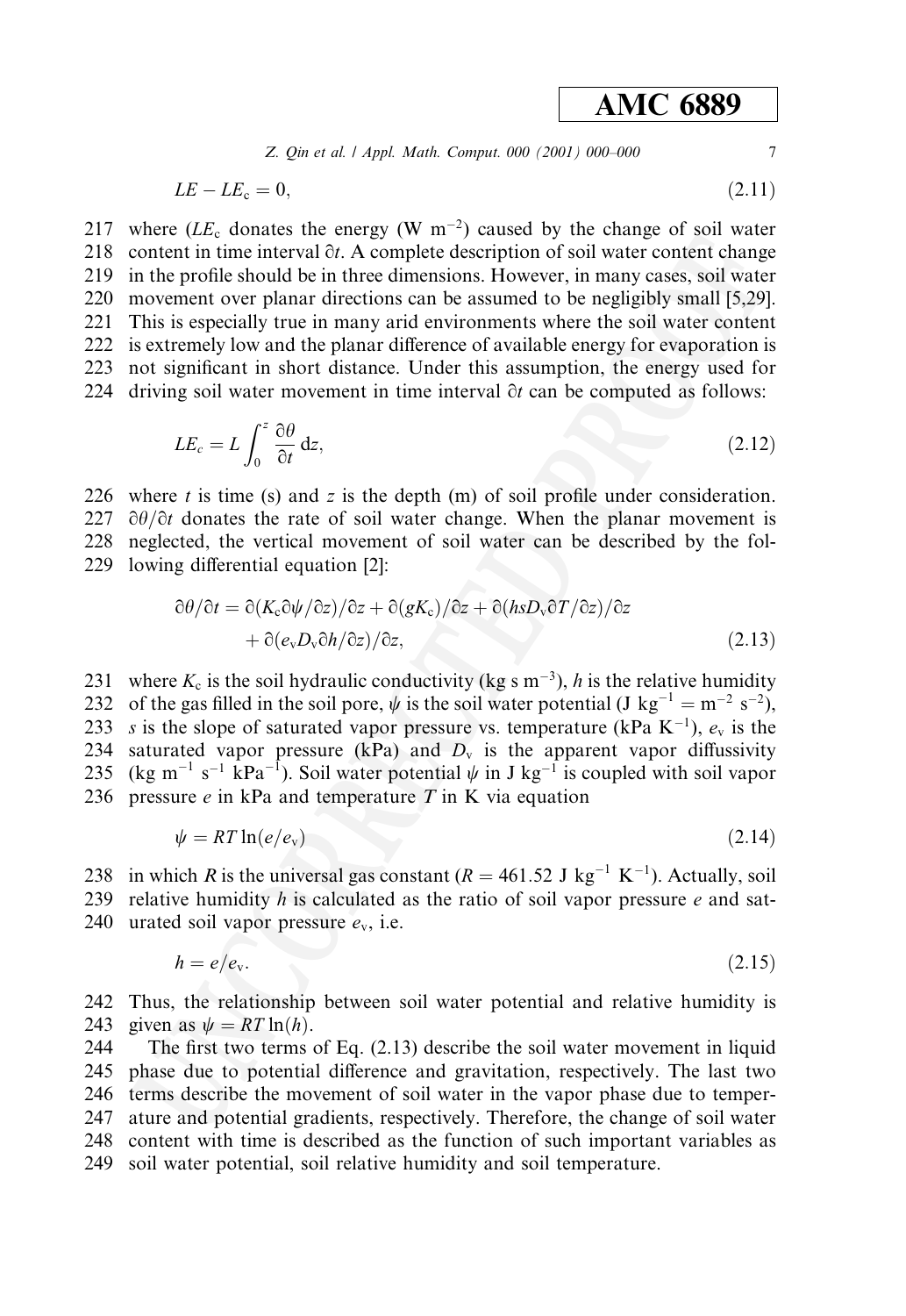Z. Qin et al.  $\ell$  Appl. Math. Comput. 000 (2001) 000-000

### 250 2.4. Soil heat flux

251 Soil heat flux can be computed from soil temperature change and soil heat 252 capacity in the profile. Usually, soil heat transfer in planar directions is negligibly small and only in vertical direction is practically worthy of consider-253 ation. Thus, the term  $G$  in  $(2.1)$  can be computed as [23] 254

$$
G = \int_0^z C_s \frac{\partial T}{\partial t} \, \mathrm{d}z,\tag{2.16}
$$

256 where  $\frac{\partial T}{\partial t}$  donates the rate of soil temperature change and  $C_s$  is the volumetric soil heat capacity (J m<sup>-3</sup> K<sup>-1</sup>) which can be expressed as  $C_s = \rho_s c_s$ , in 257 258 which  $\rho_s$  is the soil density (kg m<sup>-3</sup>) and  $c_s$  the specific heat of soil (J kg<sup>-1</sup> K<sup>-1</sup>). 259 However, specific heat of soil is strongly dependent on soil properties especially 260 the materials constituting the soil. It is also highly variable, depending on the 261 change of soil water content. Usually, the soil can be viewed as constituted by 262 soil minerals (mainly sand, silt and clay), organic materials, water and air in different proportions. Generally, the specific heat of these soil constituents is 263 264 stable for practical purposes. Thus, it was suggested that heat capacity of the 265 soil could be computed through the thermal properties of its constituents with 266 linking to their fractions [5,26].

$$
C_{\rm s} = \rho_{\rm w} c_{\rm w} V_{\rm w} + \rho_{\rm q} c_{\rm q} V_{\rm q} + \rho_{\rm m} c_{\rm m} V_{\rm m} + \rho_{\rm o} c_{\rm o} V_{\rm o} + \rho_{\rm a} c_{\rm a} V_{\rm a},\tag{2.17}
$$

268 where  $\rho$  is the density of soil constituents, c is the specific heat, V is the vol-269 umetric fraction, the subscripts  $w$ ,  $q$ ,  $m$ ,  $o$ ,  $a$  are referred to water, quartz, clay mineral, organic materials and air, respectively. 270

271 Natural soil is generally viewed as a poor electrical conductor [29]. This is 272 especially true when soil water content is very low and the soil is loose or with 273 large porosity. In this case, heat transfer in the soil by thermal conduction is 274 ascribed to the net molecular exchange of kinetic energy, which takes place 275 from the more energetic molecules (hotter regions) to those cooler regions 276 where the molecular motion is less energetic [29]. In the other hand, heat 277 transfer in the soil also causes the imbalance of energy distribution in the soil, 278 which drives soil water movement especially in vapor form at unsaturated 279 state. And soil water movement also eases the process of soil heat transfer. 280 Thus, a complete description of soil heat flux must consider the equilibrium of 281 these two factors. In the time interval  $\partial t$ , the intensity of soil heat transfer can 282 be described by the following equation [2]:

$$
C_s \frac{\partial T}{\partial t} = \frac{\partial (K_s \frac{\partial T}{\partial z})}{\partial z} + \frac{\partial (h s L D_v \frac{\partial T}{\partial z})}{\partial z} + \frac{\partial (e_v L D_v \frac{\partial h}{\partial z})}{\partial z}, \quad (2.18)
$$

where  $K_s$  is the soil thermal conductivity (W m<sup>-1</sup> K<sup>-1</sup>). The first term on the 284 right-hand side of Eq. (2.18) describes the heat transfer due to temperature 285 286 gradient. The second term is the energy due to soil water vapor movement 287 under the temperature gradient. The third term is the energy due to the change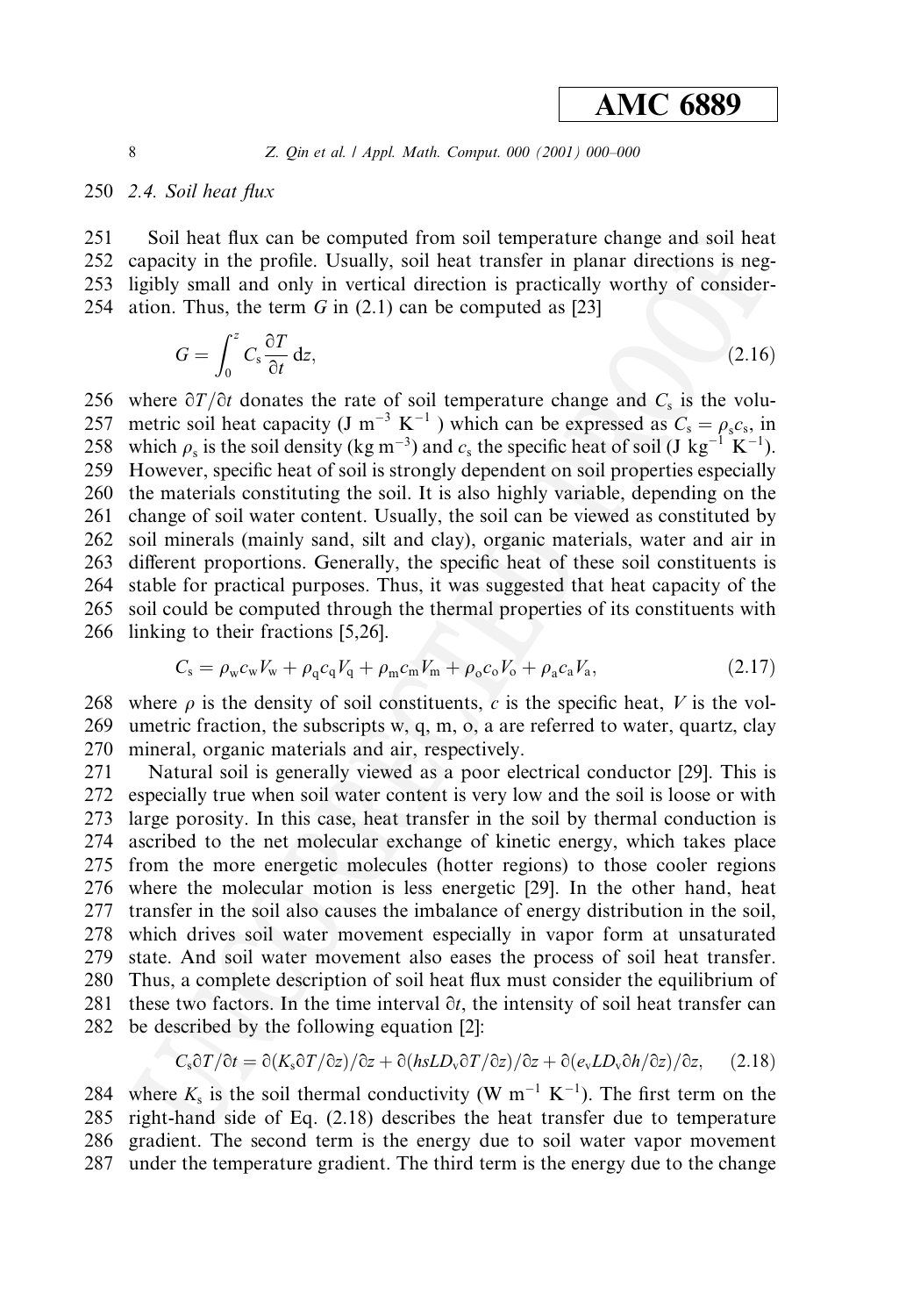$\overline{9}$ 

288 of soil water vapor distribution under the gradient of the vapor distribution in 289 the soil.

#### 290 3. Soil parameters of the model

291 The solution of the above surface energy balance model requires the esti-292 mation of soil parameters involved in the differential equations (2.13) and 293 (2.18). However, most of these parameters do not have a fixed relationship with 294 each other but depend on soil properties, especially the structure, components 295 and textures [21]. The following empirical relationships were proposed for 296 general purposes of estimating soil parameters required for modeling [6].

297 Soil thermal conductivity  $K_s$  is defined as the heat flux density conducting 298 through the soil divided by the temperature gradient [24]. The parameter is 299 extremely important because it strongly impacts the speed of heat transfer in 300 the soil, which shapes soil temperature change and soil moisture movement. 301 Like thermal capacity, thermal conductivity of natural soil is also highly 302 variable and dependent on soil properties especially bulk density, water con-303 tent, quartz content and organic matter content [6,23]. This similarity provides 304 the similar way of computing  $K_s$  from its constituents. However, soil thermal 305 conductivity does not have a simple relationship with the thermal conductivity 306 of individual soil constituents because the conduction of heat takes place 307 through all kinds of sequences of the conducting materials, in series and par-308 allel [24]. The value of  $K_s$  depends highly on the way in which the best conducting mineral particles are interconnected by the less conducting water 309 310 phases and are separated by the poorly conducting gas phase. Thus, shape 311 factors have to be considered for the computation of  $K_s$  [2,11,36]

$$
K_{\rm s} = \frac{F_{\rm w}V_{\rm w}K_{\rm w} + F_{\rm q}V_{\rm q}K_{\rm q} + F_{\rm m}V_{\rm m}K_{\rm m} + F_{\rm o}V_{\rm o}K_{\rm o} + F_{\rm a}V_{\rm a}K_{\rm g}}{F_{\rm w}V_{\rm w} + F_{\rm q}V_{\rm q} + F_{\rm m}V_{\rm m} + F_{\rm o}V_{\rm o} + F_{\rm a}V_{\rm a}}\,,\tag{3.1}
$$

313 where  $V$  is the volumetric fraction of soil constituents,  $K$  is the thermal con-314 ductivity,  $F$  are the shape factors, and the subscripts w, q, m, o, a and g are 315 referred to water, quartz, clay minerals, organic matters, are and gas, respec-316 tively, in the soil. The thermal conductivity of the gas which filled the soil pore 317  $K_g$  and the shape factors can be computed as follows:

$$
K_{\rm g} = K_{\rm a} + K_{\rm v}, \quad K_{\rm v} = 0.075e/P
$$
  
\n
$$
F_{\rm w} = V_{\rm s}C_{\rm w}/C, \quad F_{\rm q} = V_{\rm s}C_{\rm q}/C,
$$
  
\n
$$
F_{\rm m} = V_{\rm s}C_{\rm m}/C, \quad F_{\rm o} = V_{\rm s}C_{\rm o}/C,
$$
  
\n
$$
F_{\rm a} = V_{\rm a},
$$

319 where  $K_a$  is the air thermal conductivity,  $K_v$  is the apparent thermal conduc-320 tivity of the gas which filled the soil pore,  $K_v = 0.075e/P$ , where e is the vapor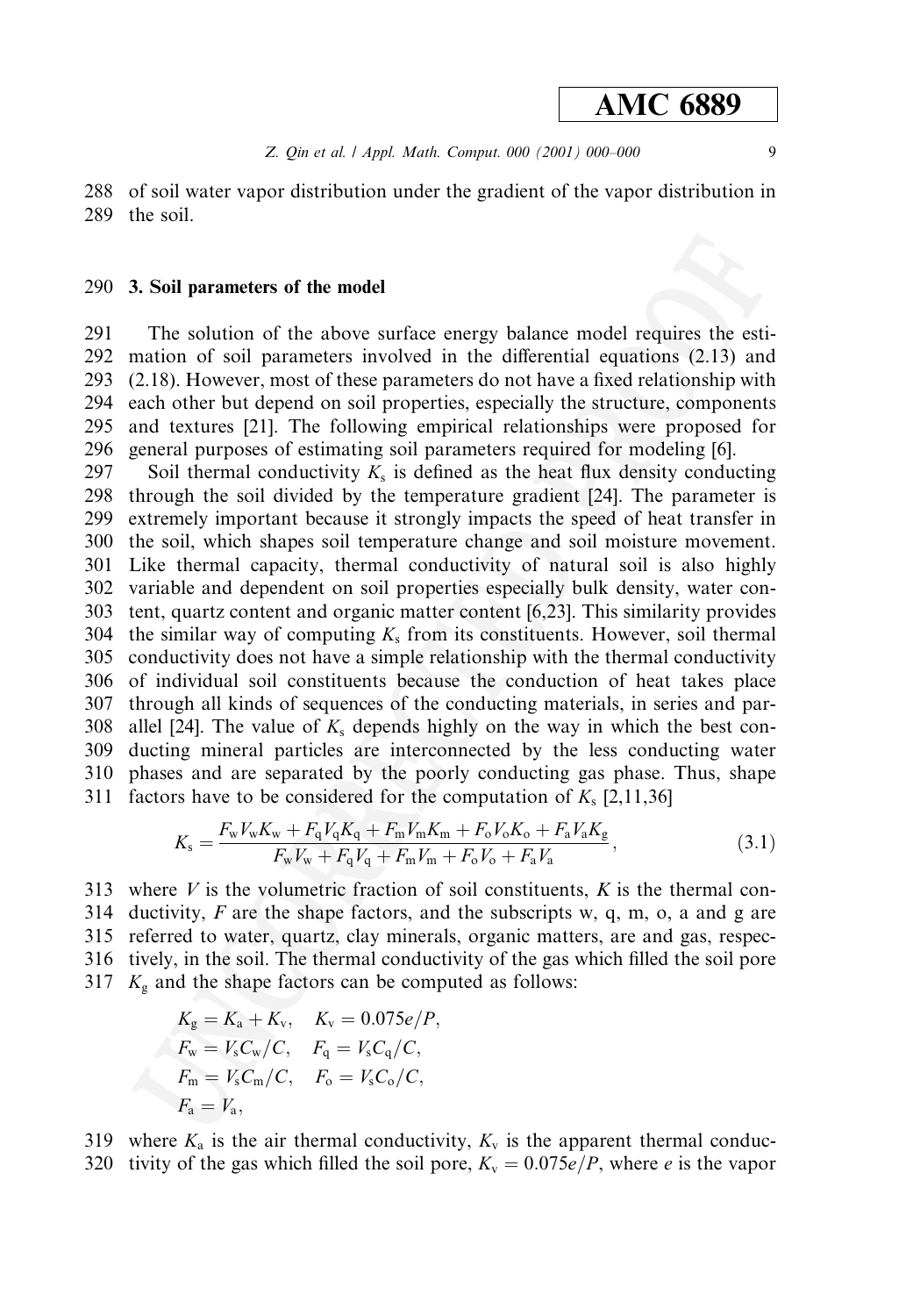#### Z. Qin et al. / Appl. Math. Comput. 000 (2001) 000-000

321 pressure and P is the total gas pressure,  $V_s$  is the volumetric fraction of soil solids  $(V_s = 1 - V_a)$  and  $C_w, C_q, C_m, C_o$  and C are the constants, with 322  $C_w = 1, C_q = 0.051, C_m = 0.104, C_o = 1.298$  and  $C = C_w + C_q + C_m + C_o =$ 323 324 2.543.

325 At low water content, the air space controls the thermal conductivity of the 326 soil and all types of soils such as litter, sand and silt loam have similar thermal 327 conductivity. At high water content, the thermal conductivity of the solid phase 328 becomes more important and the difference of bulk density and soil compo-329 sition results in significant difference of thermal conductivity. The transition of 330 soil thermal conductivity from low to high occurs at low water content in sand 331 and at high water content in soils with high clay content. This relationship 332 provides a quantitative way of computing soil thermal conductivity for mod-333 eling [6] and McInnes [27] proposed the following empirical formula for the 334 calculation:

$$
K_{\rm s} = A + 2.8 V_{\rm s} (\theta / \rho_{\rm w})^2 + (A - B) \exp \left( - (C \theta / \rho_{\rm w})^4 \right), \tag{3.2}
$$

336 where  $\theta$  is the volumetric soil water content,  $\rho_w$  is the water density 337 ( $\rho_w \approx 1000 \text{ kg m}^{-3}$ ) and A, B and C are the parameters given as follows [6]:

$$
A = (0.57 + 1.73Vq + 0.93Vm)/(1 - 0.74Vq - 0.49Vm) - 2.8Vs(1 - Vs)
$$
  
\n
$$
B = 0.03 + 0.7Vs2,
$$
  
\n
$$
C = 1 + 2.6/(Vc)1/2,
$$
\n(3.3)

339 where  $V_s$  is the volumetric fraction of solids in soil, i.e.  $V_s = V_q + V_m$ .

340 The relationship between soil water potential and soil water content varies in 341 different soil types [6,29]. However, the relationship does exist for specific soil. 342 This can be expressed by the water retention curve. Campbell [6] suggested the 343 following functional relationship between the potential and the content

$$
\psi = \psi_0 (\theta/\theta_s)^{-b} \tag{3.4}
$$

345 in which  $\psi_0$  is the soil water potential at saturation. Moreshet et al. [28] defined 346  $\psi_0 = -4.7$  J kg<sup>-1</sup> for their soil. Actually  $\psi_0$  ranges from -9 to -0.6 J kg<sup>-1</sup> and it is rational to give  $\psi_0 = -5$  J kg<sup>-1</sup> for many cases [6]. The parameter *b* is also 347 348 strongly dependent on soil properties especially texture and Moreshet et al. [28] 349 gave it as  $b = 10.6$  for their soil and [2]  $b = 2.5$  for his. According to Campbell 350 [6], b can range from 24 to 2 and be estimated by the following empirical 351 formula:

$$
b = d_g^{-1/2} + 0.2\sigma_g,\tag{3.5}
$$

353 where  $d_g$  and  $\sigma_g$  are the geometric mean particle diameter (mm) and geometric 354 standard deviation, respectively, given as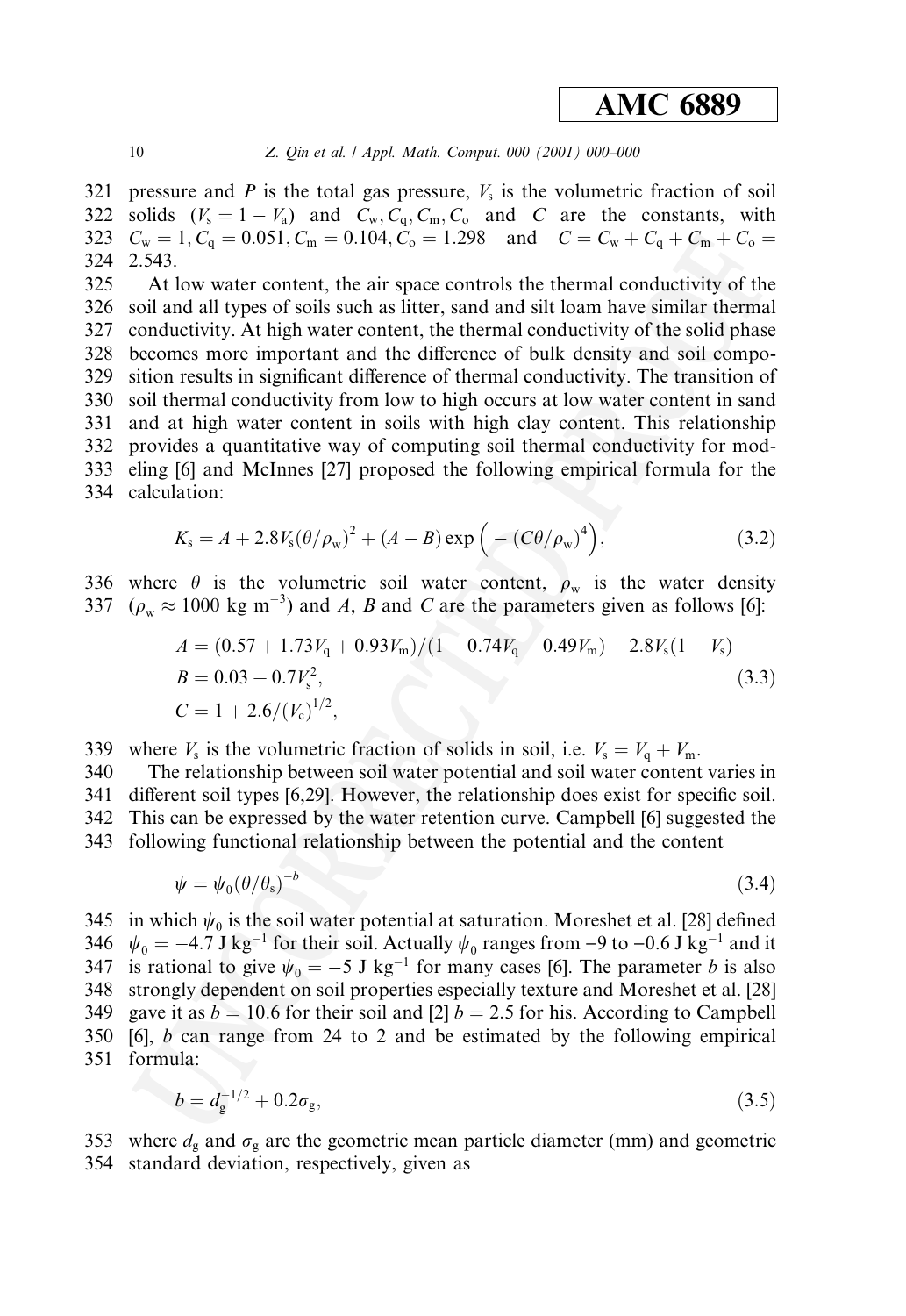Z. Qin et al. | Appl. Math. Comput. 000 (2001) 000-000

$$
d_{g} = \exp(M_{c} \ln D_{c} + M_{c} \ln D_{c} + M_{c} \ln D_{c}),
$$
  
\n
$$
\sigma_{g} = \exp\left\{ \left[ M_{c} (\ln D_{c} - d_{g})^{2} + M_{1} (nD_{1} - d_{g})^{2} + M_{d} (\ln D_{d} - d_{g})^{2} \right]^{1/2} \right\},\right\}
$$

356 where  $D_c$ ,  $D_1$  and  $D_d$  are the arithmetic mean diameters (mm) of clay, silt and 357 sand, generally  $D_c < 0.002$  mm,  $0.002 \le D_1 < 0.05$  mm and  $0.05 \le D_d < 2.0$ 358 mm,  $M_c$ ,  $M_1$  and  $M_d$  are the mass fractions of clay, silt and sand, respectively, in 359 the soil.

Soil hydraulic conductivity  $K_c$  has a functional relationship with the soil 360 361 water content [4,26] though the determinants of the parameter are the prop-362 erties of soil but not only water content. Studies indicated that different soils 363 have different hydraulic conductivities under the same water content [5,6,26]. 364 However, for the same soil, soil water content is the main determinant of 365 hydraulic conductivity and the following relationship between the conductivity 366  $K_c$  and soil water content  $\theta$  was proposed for practical calculations [4,6]:

$$
K_{\rm c}=K_{\rm h}(\theta/\theta_{\rm s})^m,\tag{3.6}
$$

368 where  $K<sub>h</sub>$  is the saturated hydraulic conductivity and m is a shape parameter 369 related to the texture of the soil [8]. Empirically, Campbell [6] gave  $m$  as 370  $m = 2 + 3/b$  and Braud (1989)  $m = 2 + 1/b$ . As suggested by Campbell [6], soil 371 saturated hydraulic conductivity  $K<sub>h</sub>$  is calculated as

$$
K_{\rm h} = 0.002 \exp\left(-4.26(M_1 + M_{\rm c})\right),\tag{3.7}
$$

373 where  $V_s$  and  $V_c$  are the mass fractions of silt and clay in the soil, respectively. 374 Generally speaking, hydraulic conductivity  $K_c$  is extremely small when soil 375 water content is low. According to the measurement of Gardner [19],  $K_c$  of a 376 sandy loam soil is about  $5.4 \times 10^{-12}$  kg s m<sup>-3</sup> for  $\theta = 110$  kg m<sup>-3</sup> and 377  $1.3 \times 10^{-10}$  kg s m<sup>-3</sup> for  $\theta = 170$  kg m<sup>-3</sup>. According to the graph given by 378 Campbell [6],  $K_c$  is about  $2 \times 10^{-9}$  kg s m<sup>3</sup> for Guelph loam with water content 379 200 kg m<sup>-3</sup> and about  $2 \times 10^{-5}$  kg s m<sup>-3</sup> for Botany sand with water content 380 100 kg m<sup>-3</sup>.

381 Apparent vapor diffusivity  $D_v$  is given by Troeh et al. [34] as

$$
D_{\rm v} = D_{\rm a}(0.622\rho_{\rm a}/P)[(V_{\rm a} - u)/(1 - u)]^{v} \tag{3.8}
$$

383 where P is the total gas pressure (kPa),  $D_a$  is the vapor diffussivity (m<sup>2</sup> s<sup>-1</sup>) in 384 the air, given by  $D_a = (2.22 + 0.158T_c) \times 10^{-5}$  in which  $T_c$  is the temperature in 385 °C, u and v are the parameters, given by Toeh et al. [34] as  $u = 0.05$  and 386  $v = 1.5$ .

387 Saturated vapor pressure  $e_v$  is a function of the temperature given as

> $e_v = [\exp(26.6904 - 6109.74/T - 0.00916189T)/10,$  $(3.9)$

389 in which  $T$  is the temperature in K. And the slope of saturated vapor pressure 390 vs. temperature s can be calculated as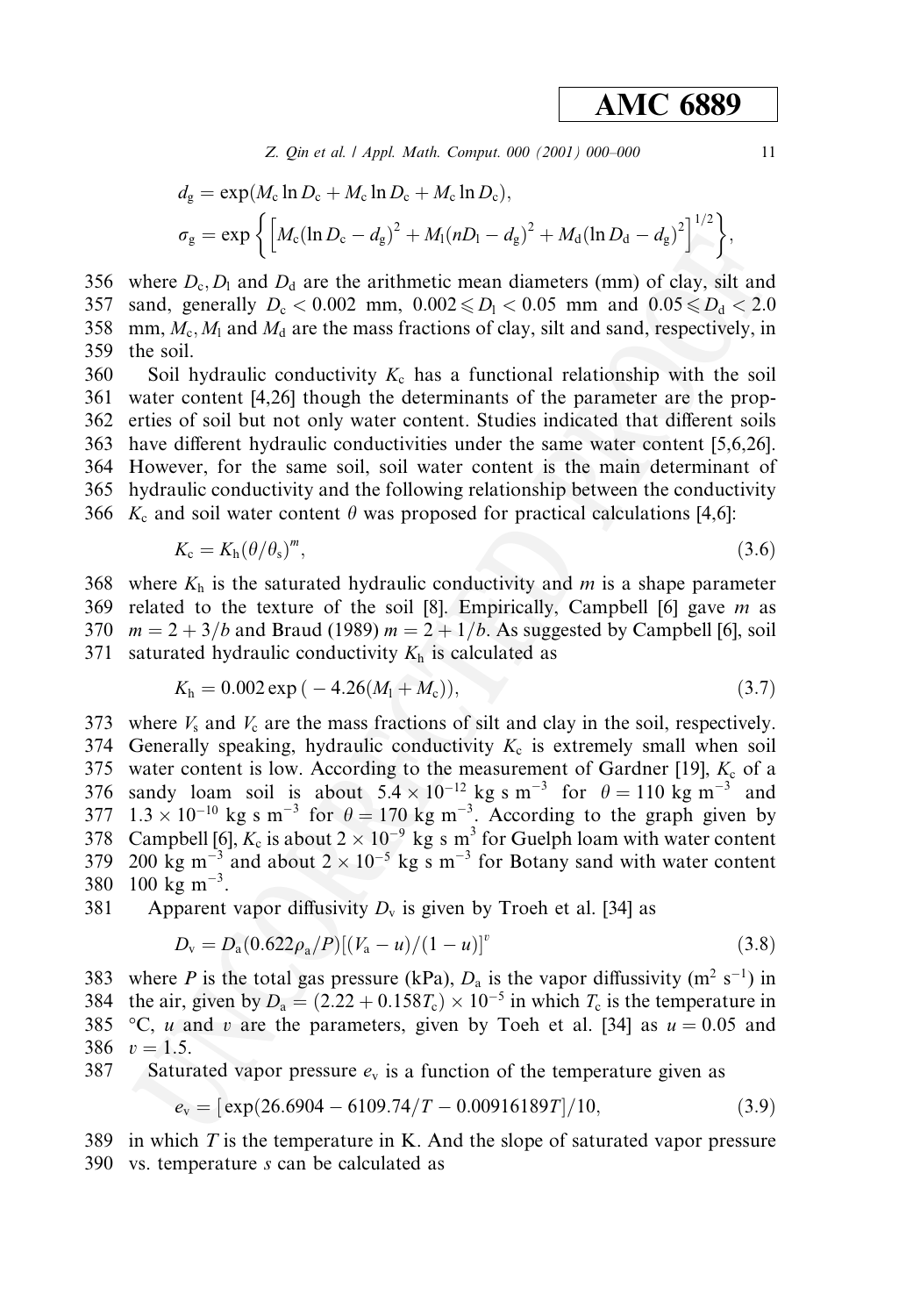Z. Qin et al. | Appl. Math. Comput. 000 (2001) 000-000

$$
s = s_t e_v / (T^2), \tag{3.10}
$$

392 where  $s_t$  is a temperature constant  $(s_t = 5307 \text{ K})$ .

When the above soil parameters and such meteorological data as global 393 394 radiation, air temperature, air relative humidity and wind speed are available,

395 the surface energy balance model described in (2.1) can be numerically solved 396 for estimation of heat flux and surface temperature.

### 397 4. Numerical solution to the model

398 Numerical solution of the model is based on the following approximations: 399 iterative computation of latent heat flux and surface temperature, respectively, 400 from Eqs.  $(2.13)$  and  $(2.1)$ , simultaneous solution of soil temperature and soil 401 moisture change from differential equations (2.13) and (2.18).

402 4.1. Newton–Raphson method for approximation

403 As we have seen, the relations in surface energy balance model are very 404 complicated. It is impossible to directly express the key factor (surface tem-405 perature  $T_s$ ) of the model as a function of other variables. Usually, to solve 406 such a complicated equation our model involves the application of the nu-407 merical approximation method. Among the approximation methods, Newton-408 Raphson iterative technique is a good one because it can rapidly reach the 409 solution with the required accuracy.

410 Because all terms of Eq. (2.1) are the functions of surface temperature  $(T_s)$ , 411 we can rewrite the equation as

$$
f(T_{s}) = R_{n} - H - LE - G = 0, \tag{4.1}
$$

- 413 which is a successive function within such an interval as  $T_s \subseteq (-50^{\circ} \text{C}, 100^{\circ} \text{C})$ .
- 414 Therefore, to apply Newton-Raphson iterative method for approximation, we
- 415 start with the point  $T_s^0$  in the interval  $T_s^0 \subseteq (-50^{\circ}\text{C}, 100^{\circ}\text{C})$  for the solution of
- 416  $T_s$  and proceed to determine additional approximation by

$$
T_s^{n+1} = T_s^n - \frac{f(T_s^n)}{f'(T_s^n)} \quad (n = 0, 1, 2 \ldots), \tag{4.2}
$$

418 where  $f(T_s^n)$  and  $f'(T_s^n)$  are the values of the function  $f(T_s)$  and its derivative at 419  $T_s^n$ . Geometrically, Newton-Raphson method means that the tangent at the 420 point  $(T_s^n, f(T_s^n))$  of the curve  $y = f(T_s)$  is extended to the intersection with  $T_s$ 421 axis at  $T_s^{n+1}$ , which is used as the new approximation to the solution  $T_s$ . If  $T_s^n$  is a good approximation, it can be expected that  $T_s^{n+1}$  approximates  $T_s$  still better 422 423 [16] because  $T_s^{n+1}$  is much closer to  $T_s$ . Therefore, after iterative calculation 424 many times when  $|\bar{f}(T_s^n)| \to 0$  or is less than the required accuracy, we get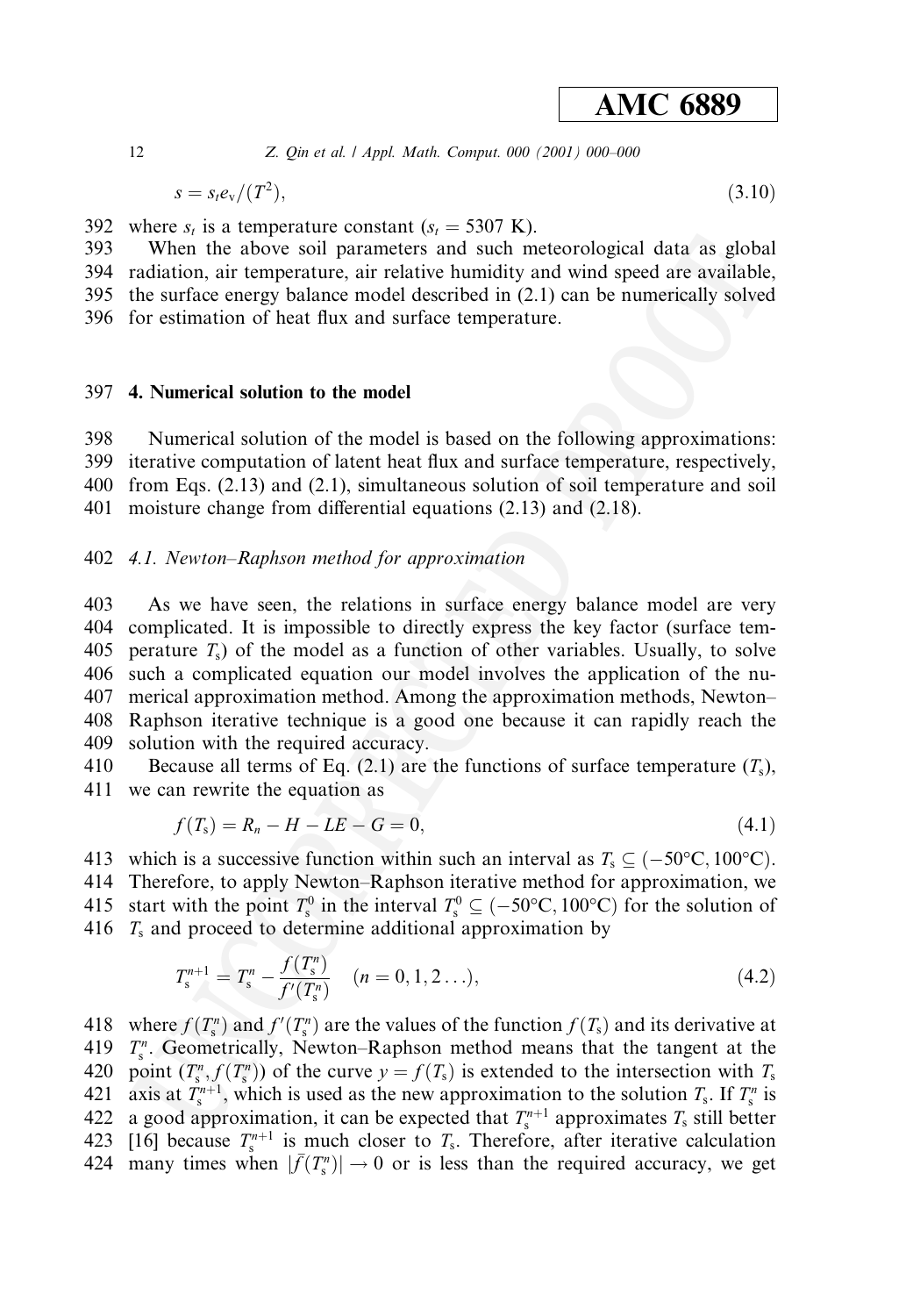$T_s^{n+1} = T_s^n \rightarrow T_s$  and stop the iterative calculation. Thus, we can conclude that 425 426  $T_s^n$  is the solution of the surface temperature  $T_s$  from the model under the 427 balance of available inputs.

428 If  $\delta T$  is taken to be small enough, the derivative  $f'(T_c^n)$  can be given as

$$
f'(T_s^n) = \frac{f(T_s^n + \delta T) - f(T_s^n)}{\delta T}.
$$
\n
$$
(4.3)
$$

430 Thus, we have

$$
T_s^{n+1} = T_s^n - \frac{f(T_s^n)\delta T}{f(T_s^n + \delta T) - f(T_s^n)}.
$$
\n(4.4)

432 To solve the function  $f(T_s)$  for  $T_s$  also involves to solve the differential equa-433 tions (4.15) and (4.16) simultaneously. Crank–Nicholson technique can be used 434 to approximate the solution of the two differential equations. This technique is 435 mathematically complicated. A detailed description will be given in Section 5. 436 In order to compute the latent heat flux LE for the approximation of surface 437 temperature  $T_s$ , Eq. (2.11) has also to be solved for vapor pressure  $e_s$  or relative 438 humidity  $h_s$  of the ground surface. And the solution of this equation is coupled 439 to the simultaneous solution of Eqs.  $(2.9)$  and  $(2.12)$ , of which the latter has 440 resulted from the differential equation (2.13). Due to impossibility to give a direct solution of surface humidity  $h_s$  for the computation, approximation has 441 442 to be employed for the iterative calculation of  $h_s$  from Eq. (2.11). According to 443 Eq. (2.9), the unknown for computing LE is surface vapor pressure  $e_s$ , which is 444 related to surface relative humidity  $h_s$  through Eq. (2.16). Therefore, both LE 445 and  $LE_c$  can be viewed as the function of  $h_s$  and we can rewrite Eq. (2.11) as

$$
f(h_s) = LE - LE_c.
$$
\n
$$
(4.5)
$$

447 Similarly, Newton-Raphson iterative approximation method can be used to give a solution of  $h_s$  from this equation. The procedure of the solution is the 448 449 same as that used for the solution of  $T_s$  from Eq. (4.1) hence not necessary to 450 repeat.

451 4.2. Derivation of differential equations about soil water movement and 452 temperature change

453 Using Newton–Raphson approximation to solve surface temperature and 454 latent heat flux from Eqs. (2.1) and (2.11) involves the solution of differential 455 equations  $(2.13)$  and  $(2.18)$ . In order to solve differential equation  $(2.13)$  about 456 soil water movement, we have to derive the equation into a proper form for 457 approximation. According to Eqs.  $(2.14)$  and  $(2.15)$ , we can rewrite the de-458 rivative  $\partial \psi / \partial z$  in Eq. (2.13) as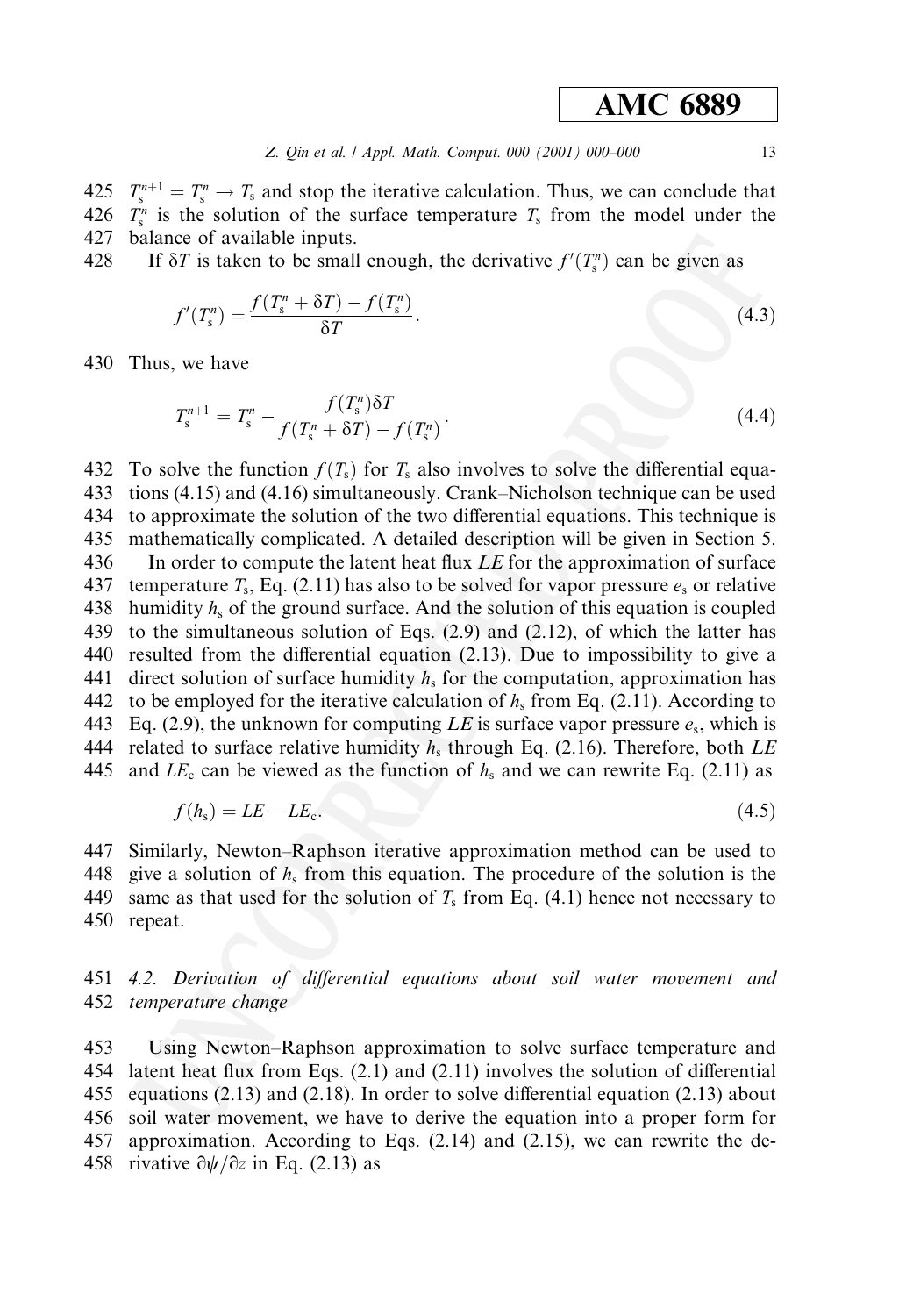Z. Qin et al. / Appl. Math. Comput. 000 (2001) 000-000

$$
\partial \psi / \partial z = \partial (RT \ln(h)) / \partial z = RT \partial (\ln(h)) / \partial z + R \ln(h) \partial T / \partial z
$$
  
= 
$$
(RT/h) \partial h / \partial z + R \ln(h) \partial T / \partial z.
$$
 (4.6)

460 Thus, the first differential term in the right-hand side of Eq. (2.13) can be re-461 written as

$$
\partial (K_c \partial \psi / \partial z) / \partial z = \partial ((K_c R T / h) \partial h / \partial z + K_c R \ln(h) \partial T / \partial z) / \partial z
$$
  
= 
$$
\partial ((R K_c T / h) \partial h / \partial z) / \partial z + \partial (R K_c \ln(h) \partial T / \partial z) / \partial z.
$$
 (4.7)

463 At the same time, the term  $\partial \theta / \partial t$  can be written as

$$
\partial \theta / \partial t = (\partial \theta / \partial h) \partial h / \partial t. \tag{4.8}
$$

465 Let 
$$
C_h = (\partial \theta / \partial h)
$$
, we have  
\n
$$
\partial \theta / \partial t = C_h \partial h / \partial t.
$$
\n(4.9)

467 The acceleration of gravity is a constant. Thus, the second terms in the right-468 hand side of Eq.  $(2.13)$  can be simply rewritten as

$$
\partial(gK_c)/\partial z = g\partial K_c/\partial z. \tag{4.10}
$$

470 Therefore, Eq. (2.13) can be rewritten as

$$
C_{\rm h}\partial h/\partial t = \partial((RK_{\rm c}T/h)\partial h/\partial z)/\partial z + \partial(RK_{\rm c}\ln(h)\partial T/\partial z)/\partial z
$$
  
+  $g\partial K_{\rm c}/\partial z + \partial(hsD_{\rm v}\partial T/\partial z)/\partial z + \partial(e_{\rm v}D_{\rm v}\partial h/\partial z)/\partial z.$  (4.11)

472 Reorganizing the right-hand side, we get

$$
C_{\rm h}\partial h/\partial t = \partial((RK_{\rm c}\ln(h) + hsD_{\rm v})\partial T/\partial z)/\partial z + \partial((RK_{\rm c}T/h + e_{\rm v}D_{\rm v})\partial h/\partial z)/\partial z + g\partial K_{\rm c}/\partial z.
$$
 (4.12)

474 For simplification, we define

$$
K_{\rm a}=RK_{\rm c}\ln(h)+h s D_{\rm v},\tag{4.13}
$$

$$
K_b = RK_c T/h + e_v D_v,\tag{4.14}
$$

- 476 where both  $K_a$  and  $K_b$  have the same dimension as J s K<sup>-1</sup> m<sup>-3</sup>. Substituting
- 477  $K_a$  and  $K_b$  into Eq. (4.12), we get

$$
C_{\rm h}\partial h/\partial t = \partial (K_{\rm a}\partial T/\partial z)/\partial z + \partial (K_{\rm b}\partial h/\partial z)/\partial z + g\partial K_{\rm c}/\partial z.
$$
 (4.15)

479 Similarly, Eq. (2.18) can be reorganized as

$$
C_s \partial T / \partial t = \partial (K_d \partial T / \partial z) / \partial z + \partial (K_e \partial h / \partial z) / \partial z,
$$
\n(4.16)

481 where  $K_d$  and  $K_e$  are defined as

$$
K_{\rm d} = K_{\rm s} + h s L D_{\rm v},\tag{4.17}
$$

$$
K_e = e_v L D_v. \tag{4.18}
$$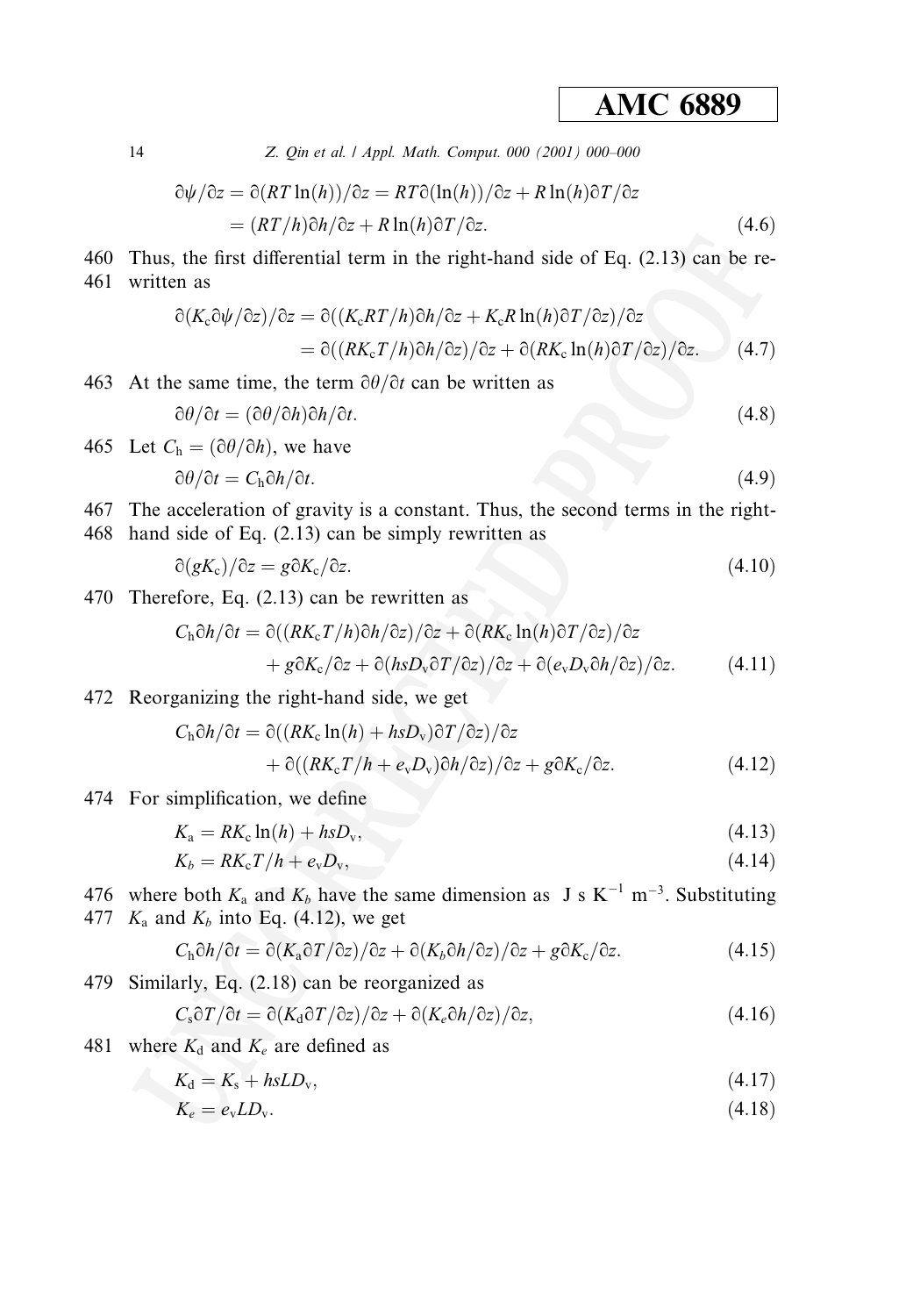483 The dimension of  $K_d$  and  $K_e$  is J m<sup>-1</sup> s<sup>-1</sup>. With initial and boundary condi-484 tions, all the variables in  $(4.15)$  and  $(4.16)$  are known for time node j 485  $(i = 0, 1, 2, 3...)$  and what we need to solve from the two equations is the value 486 of the variables for the time node  $j + 1$ . Therefore, initial and boundary con-487 ditions are critical for the numerical solution of the two equations.

### 488 4.3. Initial and boundary conditions

Eqs.  $(4.15)$  and  $(4.16)$  cannot be solved except the initial and the boundary 489 490 conditions are given. For the time node  $i + 1$ , we can use the value of time node 491 *i* for initial conditions. Thus, at the beginning, an initial condition is generally 492 assumed for the solution. And after the value of  $i + 1$  is computed, we use it as 493 the initial condition for the next iteration of computation until the time we 494 expect to stop.

495 There are several ways to give an initial condition at the beginning of 496 computation. Usually it is determined according to the measurement of soil 497 temperature and soil water content at different depths of the profile under 498 consideration.

499 It is the fact that soil temperature and soil water content remain constant at 500 specific depth from the surface during the time considered such as days. Thus, 501 the constant value of soil temperature and water content at this depth can be used as lower boundary conditions  $T_n$  and  $\theta_n$  of Eqs. (4.15) and (4.16). The 502 upper boundary of soil temperature and soil water content for time node  $j + 1$ 503 are usually determined through a iterative computation. At the first, it is 504 505 considered as a small change to the surface temperature and surface water 506 content for time node *i*. Then, an iteration is performed for the given assumption of soil temperature and soil water content. Finally, the two boundary 507 508 are determined as the required accuracy is reached for the solution of the 509 model.

### 510 5. Crank–Nicholson technique for the differential equations

511 The difficulty of solving surface energy balance model lies on the simulta-512 neous solution of the two differential equations (4.15) and (4.16). Theoretical solution to the differential equations is extremely difficult due to many implicit 513 relations. Usually the differential equations can be solved through explicit 514 515 approximation method but the explicit method is only valid (*i.e.* convergent 516 and stable) for  $\delta t / \delta z^2 \leq 1/2$ , in which  $\delta t$  is the time interval between nodes *j* and  $j+1$ , and  $\delta z$  the depth between soil layers i and  $i+1$  [31]. Considered the 517 dimension of time in second and depth in meter, the explicit method will create 518 519 a giant computation volume for a short period of simulation such as one day.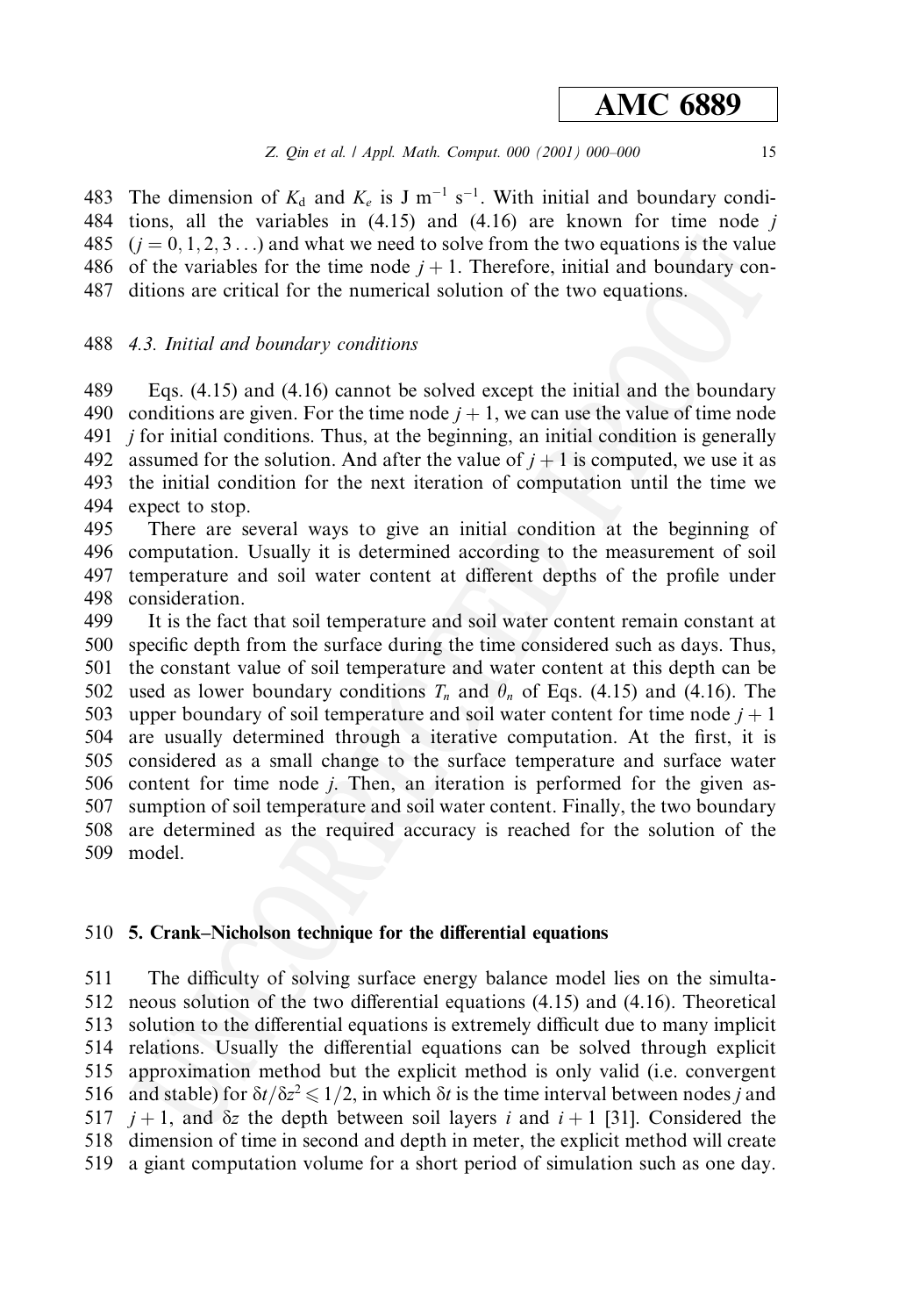#### Z. Qin et al. / Appl. Math. Comput. 000 (2001) 000-000

520 For example, if  $\delta z = 0.1$  m, time interval has to be  $\delta t \le 0.005$  s in order to meet 521 the convergent condition of the method and for simulating 1 s, it takes about 522 200 times of iterative computation. Crank and Nicolson [10] developed a 523 method that reduces the total volume of calculation and is valid for all finite 524 values of  $\delta t/\delta z^2$  such as  $\delta t = 60$  s and  $\delta z = 0.01$  m. They approximated the 525 differentials by the mean of its finite-difference representations on the  $(i + 1)$ th 526 and the *j*th time rows. Applying this implicit method, the differential terms of 527 the differential equation (4.15) can be approximated as follows.

$$
C_{\rm h}\partial h/\partial t = C_{hi+1/2,j}(h_{i,j+1} - h_{i,j})/\delta t,
$$
\n
$$
\partial (K_{\rm a}\partial T/\partial z)/\partial z = \{K_{ai+1/2,j}[(T_{i+1,j+1}T_{i,j+1}) + (T_{i+1,j} - T_{i,j})]
$$
\n
$$
- K_{ai-1/2,j}[(T_{i,j+1} - T_{i-1,j+1}) + (T_{i,j} - T_{i-1,j})]\}/2\delta z^2, (5.2)
$$
\n
$$
\partial (K_b\partial h/\partial z)/\partial z = \{K_{bi+1/2,j}[(h_{i+1,j+1} - h_{i,j+1}) + (h_{i+1,j} - h_{i,j})]
$$
\n(5.1)

$$
-K_{bi-1/2,j}[(h_{i,j+1}-h_{i-1,j+1})+(h_{i,j}-h_{i-1,j})]\}/2\delta z^2,(5.3)
$$

$$
g\partial K_{c}/\partial z = g(K_{ci+1,j} - K_{ci,j})/\delta z, \qquad (5.4)
$$

529 where  $C_{hi+1/2,j}$ ,  $K_{ai+1/2,j}$ ,  $K_{ai-1/2,j}$ ,  $K_{bi+1/2,j}$  and  $K_{bi-1/2,j}$  are given as:

$$
C_{hi+1/2,j} = (C_{hi+1,j} + C_{hi,j})/2, \tag{5.5}
$$

$$
K_{ai+1/2,j} = (K_{ai+1,j} + K_{ai,j})/2, \qquad K_{bi+1/2,j} = (K_{bi+1,j} + K_{bi,j})/2,\tag{5.6}
$$

$$
K_{ai-1/2,j} = (K_{ai,j} + K_{ai-1,j})/2, \qquad K_{bi-1/2,j} = (K_{bi,j} + K_{bi-1,j})/2.
$$
 (5.7)

531 And according to Eq. (4.13),  $K_{ai,j}$  and  $K_{bi,j}$  are given by

$$
K_{ai,j} = RK_{ci,j} \ln(h_{i,j}) + h_{i,j} s_{i,j} D_{vi,j}, \qquad (5.8)
$$

$$
K_{bi,j} = RK_{ci,j}T_{i,j}/h_{i,j} + e_{vi,j}D_{vi,j}.
$$
\n(5.9)

533 Thus, Eq. (4.15) can be approximated as

$$
C_{hi+1/2,j}(h_{i,j+1} - h_{i,j})/\delta t
$$
  
= { $K_{ai+1/2,j}[(T_{i+1,j+1} - T_{i,j+1}) + (T_{i+1,j} - T_{i,j})]$   
-  $K_{ai-1/2,j}[(T_{i,j+1} - T_{i-1,j+1}) + (T_{i,j} - T_{i-1,j})]$   
+  $K_{bi+1/2,j}[(h_{i+1,j+1} - h_{i,j+1}) + (h_{i+1,j} - h_{i,j})]$   
-  $K_{bi-1/2,j}[(h_{i,j+1} - h_{i-1,j+1}) + (h_{i,j} - h_{i-1,j})]\}/2\delta z^2$   
+  $g(K_{ci+1,j} - K_{ci,j})/\delta z$ . (5.10)

535 Reorganization of the above equation leads to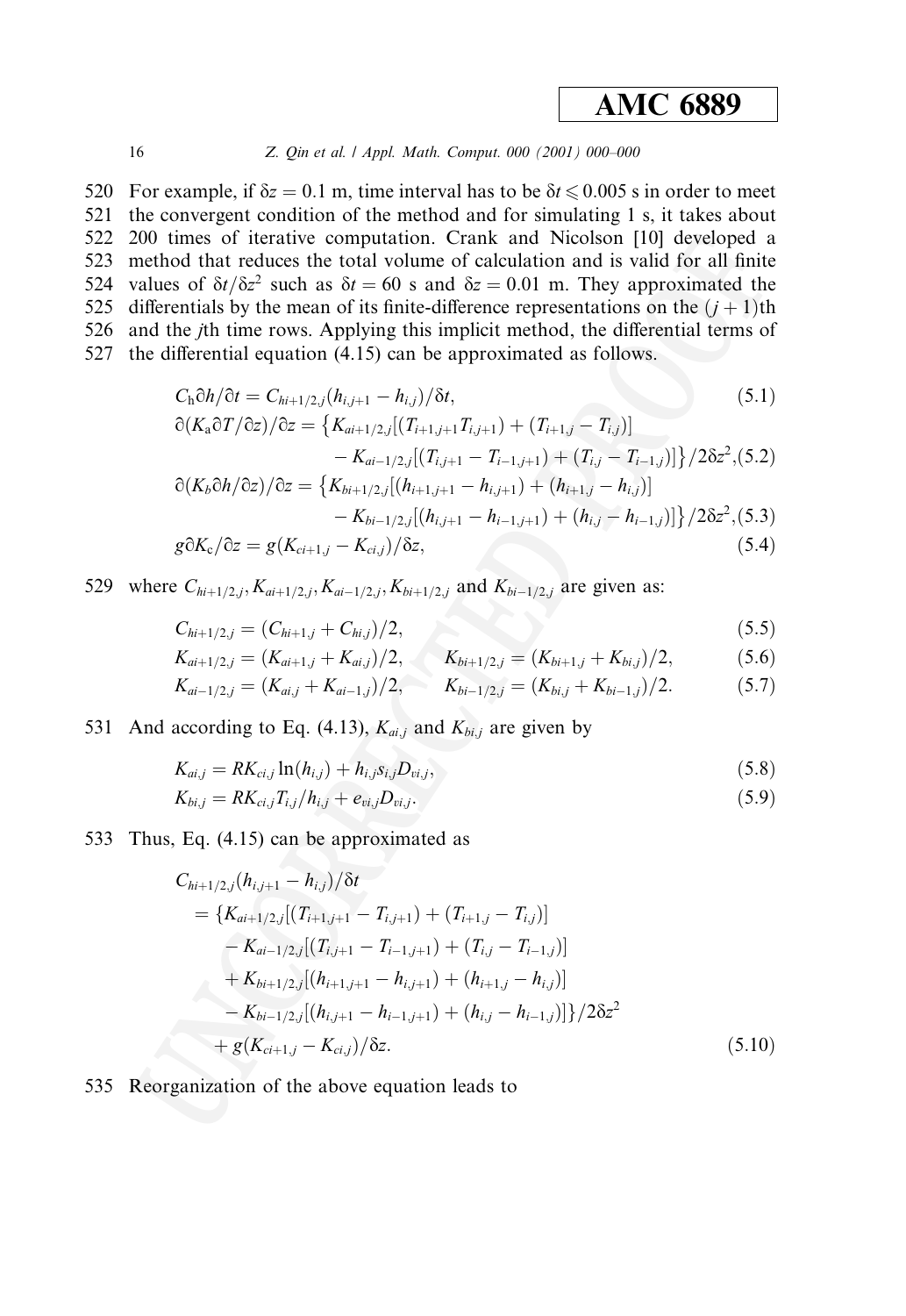Z. Qin et al. / Appl. Math. Comput. 000 (2001) 000-000

$$
-K_{ai-1/2,j}T_{i-1,j+1} + (K_{ai-1/2,j} + K_{ai+1/2,j})T_{i,j+1} - K_{ai+1/2,j}T_{i+1,j+1}
$$
  
\n
$$
- K_{bi-1/2,j}h_{i-1,j+1} + (K_{bi-1/2,j} + K_{bi+1/2,j} + 2Z_t C_{hi+1/2,j})h_{i,j+1}
$$
  
\n
$$
- K_{bi+1/2,j}h_{i+1,j+1}
$$
  
\n
$$
= 2Z_t C_{hi+1/2,j}h_{i,j} + K_{ai+1/2,j}(T_{i+1,j} - T_{i,j}) - K_{ai-1/2,j}(T_{i,j} - T_{i-1,j})
$$
  
\n
$$
+ K_{bi+1/2,j}(h_{i+1,j} - h_{i,j}) - K_{bi-1/2,j}(h_{i,j} - h_{i-1,j}) + 2\delta z g(K_{ci+1,j} - K_{ci,j}),
$$
\n(5.11)

537 where  $Z_t = \frac{\delta z^2}{\delta t}$ . All terms in the right-hand side of the above equation only 538 refer to the time interval  $j$ , which is known. Thus, we can denote the right-hand 539 side as  $g_i$  for simplification.

$$
g_j = 2Z_i C_{hi+1/2,j} h_{i,j} + K_{ai+1/2,j} (T_{i+1,j} - T_{i,j}) - K_{ai-1/2,j} (T_{i,j} - T_{i-1,j})
$$
  
+  $K_{bi+1/2,j} (h_{i+1,j} - h_{i,j}) - K_{bi-1/2,j} (h_{i,j} - h_{i-1,j}) + 2\delta z g (K_{ci+1,j} - K_{ci,j}).$  (5.12)

541 Thus, we have

$$
-K_{ai-1/2,j}T_{i-1,j+1} + (K_{ai-1/2,j} + K_{ai+1/2,j})T_{i,j+1}
$$
  
\n
$$
-K_{ai+1/2,j}T_{i+1,j+1} - K_{bi-1/2,j}h_{i-1,j+1} + (K_{bi-1/2,j} + K_{bi+1/2,j} + 2Z_{i}C_{hi+1/2,j})h_{i,j+1}
$$
  
\n
$$
-K_{bi+1/2,j}h_{i+1,j+1} = g_{j}.
$$
\n(5.13)

543 Similarly, approximation of Eq. (4.16) leads to

$$
C_{si+1/2,j}(T_{i,j+1} - T_{i,j})/\delta t
$$
  
= { $K_{di+1/2,j}[(T_{i+1,j+1} - T_{i,j+1}) + (T_{i+1,j} - T_{i,j})]$   
-  $K_{di-1/2,j}[(T_{i,j+1} - T_{i-1,j+1}) + (T_{i,j} - T_{i-1,j})]$   
+  $K_{ei+1/2,j}[(h_{i+1,j+1} - h_{i,j+1}) + (h_{i+1,j} - h_{i,j})]$   
-  $K_{ei-1/2,j}[(h_{i,j+1} - h_{i-1,j+1}) + (h_{i,j} - h_{i-1,j})]\}/2\delta z^2.$  (5.14)

### 545 Reorganization of the above equation results in

$$
-K_{di-1/2,j}T_{i-1,j+1} + (K_{di-1/2,j} + K_{di+1/2,j} + 2Z_iC_{si+1/2,j})T_{i,j+1} - K_{di+1/2,j}T_{i+1,j+1}
$$
  
\n
$$
-K_{ei-1/2,j}h_{i-1,j+1} + (K_{ei-1/2,j} + K_{ei+1/2,j})h_{i,j+1}
$$
  
\n
$$
-K_{ei+1/2,j}h_{i+1,j+1} = G_j,
$$
\n(5.15)

547 where  $G_j, K_{di+1/2,j}, K_{di-1/2,j}, K_{ei+1/2,j}$  and  $K_{ei-1/2,j}$  are defined as

$$
G_j = 2Z_t C_{si+1/2,j} T_{i,j} + K_{di+1/2,j} (T_{i+1,j} - T_{i,j}) - K_{di-1/2,j} (T_{i,j} - T_{i-1,j})
$$
  
+  $K_{ei+1/2,j} (h_{i+1,j} - h_{i,j}) - K_{ei-1/2,j} (h_{i,j} - h_{i-1,j}),$  (5.16)

$$
K_{di+1/2,j} = (K_{di+1,j} + K_{di,j})/2, \qquad K_{di-1/2,j} = (K_{di,j} + K_{di-1,j})/2, \tag{5.17}
$$

$$
K_{\nu+1/2} = (K_{\nu+1} + K_{\nu-1})/2 \qquad K_{\nu+1/2} = (K_{\nu+1} + K_{\nu-1})/2 \qquad (5.18)
$$

$$
\mathbf{\Lambda}_{ei+1/2,j} = (\mathbf{\Lambda}_{ei+1,j} + \mathbf{\Lambda}_{ei,j})/2, \qquad \mathbf{\Lambda}_{ei-1/2,j} = (\mathbf{\Lambda}_{ei,j} + \mathbf{\Lambda}_{ei-1,j})/2.
$$
 (3.18)

549 And  $K_{di,j}$  and  $K_{ei,j}$  are given as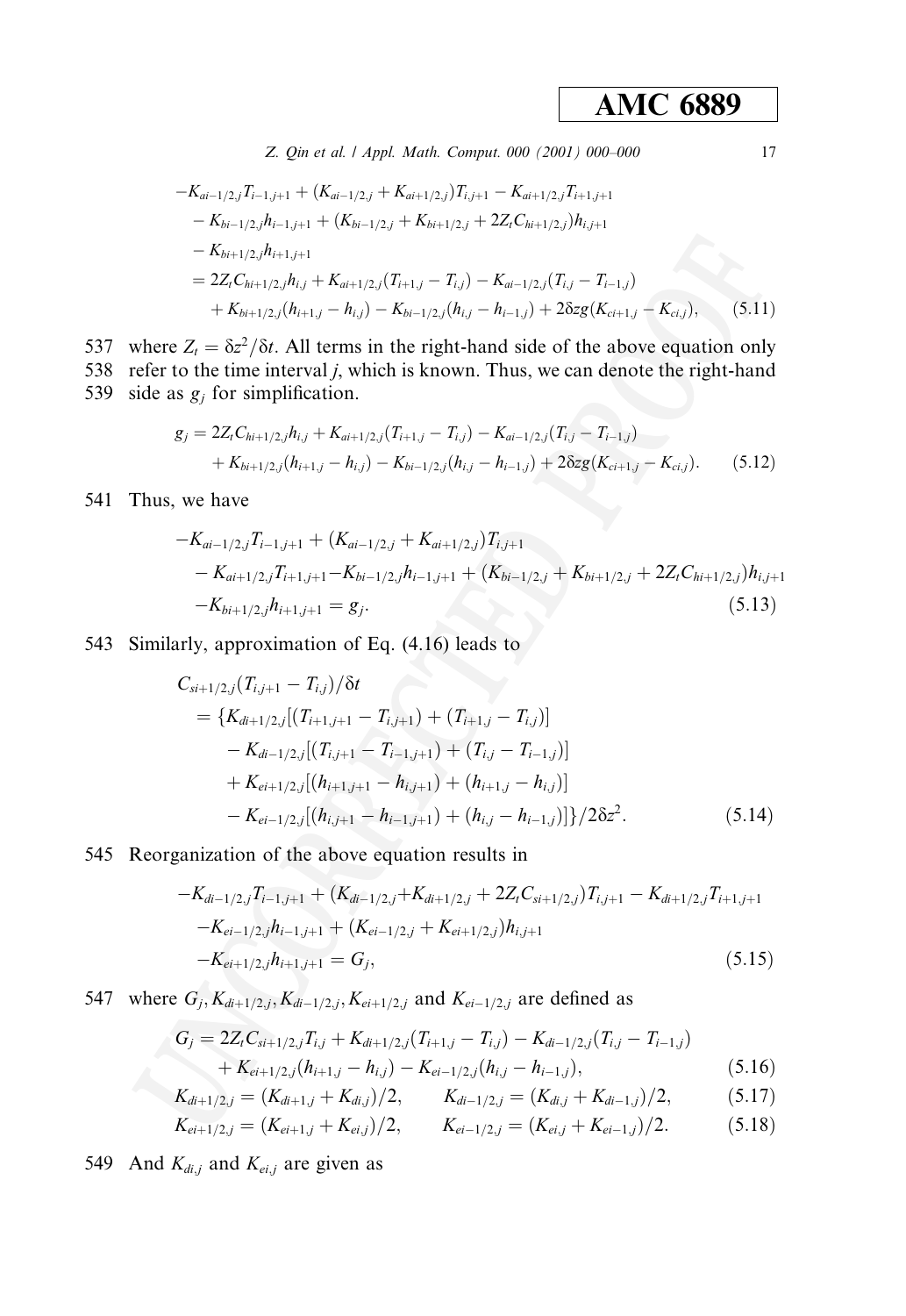Z. Qin et al. | Appl. Math. Comput. 000 (2001) 000-000

$$
K_{di,j} = K_{si,j} + h_{i,j} s_{i,j} L D_{vi,j},
$$
\n(5.19)

$$
K_{ei,j} = e_{vi,j}LD_{vi,j}.\tag{5.20}
$$

551 Using Eqs. (5.13) and (5.15), we can simultaneously solve  $T_{i+1,i+1}$ ,  $T_{i,i+1}$ 552  $T_{i-1,i+1}, h_{i+1,i+1}, h_{i,i+1}$  and  $h_{i-1,i+1}$  when the initial values of these variables and 553 boundary conditions are given. And this is our case. The details of the solution 554 to  $(5.13)$  and  $(5.15)$  are given in the following section.

#### 555 6. Gauss's method for solution of simultaneous equations

556 In both Eqs. (5.13) and (5.15), soil temperature T and relative humidity h for 557 time node *j* are known as the initial conditions and the coefficients  $K_a$ ,  $K_b$ ,  $K_d$ 558 and  $K_e$  can be computed for j. Thus,  $g_i$  and  $G_i$  are also known. For  $j + 1$ , the upper boundary  $T_{0,i+1}$  and  $h_{0,i+1}$  and the bottom boundary  $T_{n+1,i+1}$  and  $h_{n+1,i+1}$ 559 560 are also given by approximation. Therefore, the expansion of Eq. (5.13) about 561 soil water movement in terms of relative humidity will result in the following 562 simultaneous equations:

$$
+ b_1 T_1 - c_1 T_2 + e_1 h_1 - f_1 h_2 = g_1,
$$
  
\n
$$
- a_2 T_1 + b_2 T_2 - c_2 T_3 - d_2 h_1 + e_2 h_2 - f_2 h_3 = g_2,
$$
  
\n...  
\n
$$
- a_i T_{i-1} + b_i T_i - c_i T_{i+1} - d_i h_{i-1} + e_i h_i - f_i h_{i+1} = g_i,
$$
  
\n...  
\n
$$
- a_n T_{n-1} + b_n T_n - d_n h_{n-1} + e_n h_n = g_n,
$$
  
\n(6.1)

564 where T represents the soil temperature and h represent the relative humidity in 565 soil pore for time node  $j + 1$ . The subscript represents the soil layer. The co-566 efficients a, b, c, d, e, f, and g in all subscripts are known. Thus, the unknowns 567 are  $T$  and  $h$  that need to be solved.

568 Similarly, Eq. (5.15) about soil temperature change can also be expanded 569 into the following simultaneous equations:

$$
+ B_1 T_1 - C_1 T_2 + E_1 h_1 - F_1 h_2 = G_1,
$$
  
\n
$$
- A_2 T_1 + B_2 T_2 - C_2 T_3 - D_2 h_1 + E_2 h_2 - F_2 h_3 = G_2,
$$
  
\n...  
\n
$$
- A_i T_{i-1} + B_i T_i - C_i T_{i+1} - D_i h_{i-1} + E_i h_i - F_i h_{i+1} = G_i,
$$
  
\n...  
\n
$$
- A_n T_{n-1} + B_n T_n - D_n h_{n-1} + E_n h_n = G_n.
$$
\n(6.2)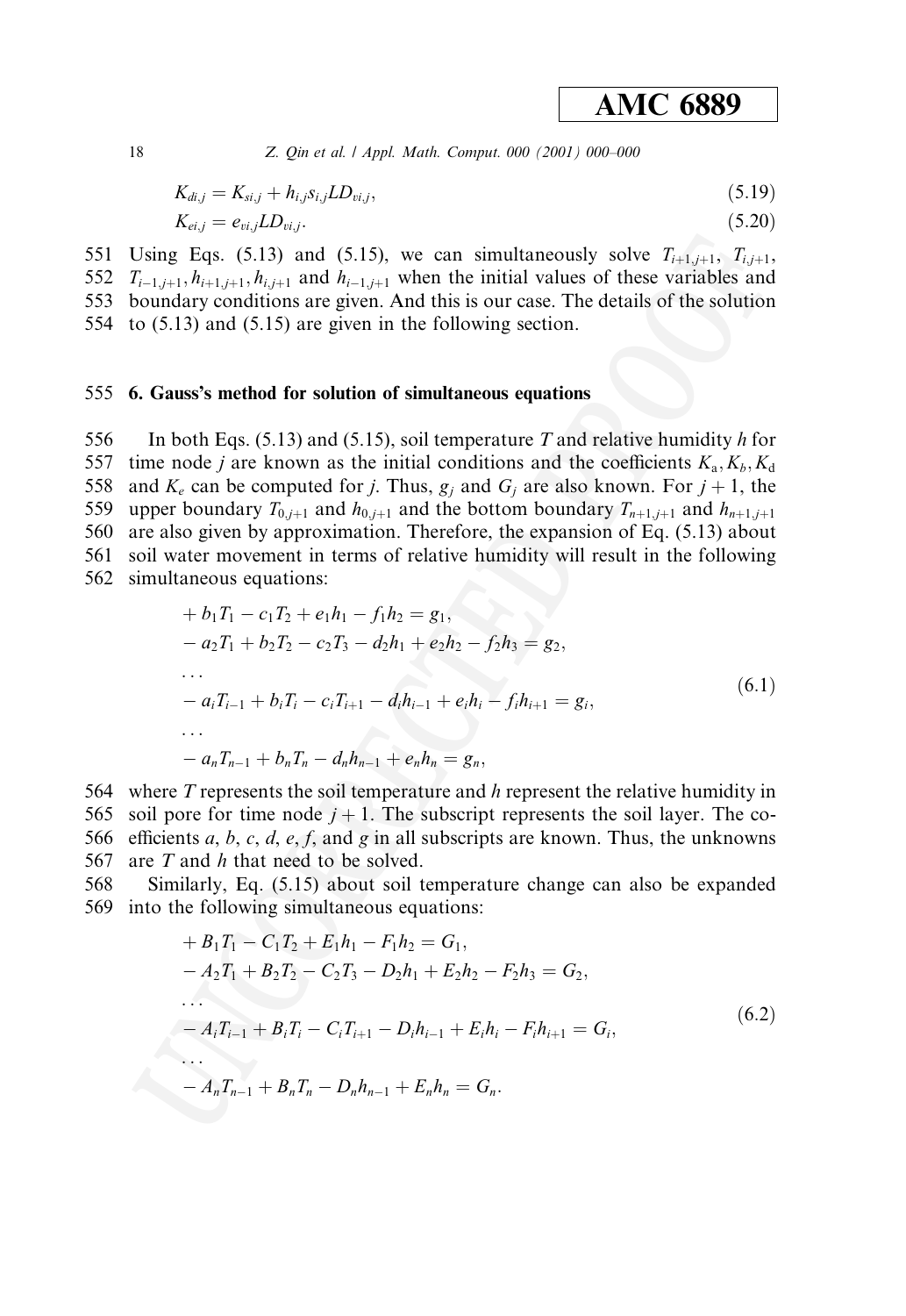Totally, there are  $2 \times n$  unknown variables and  $2 \times n$  equations in (6.1) and 571 572  $(6.2)$ . Thus, the unknown variables can be directly solved from the equation 573 system by Gauss's elimination method.

574 To the simultaneous equations, the first equation in both  $(6.1)$  and  $(6.2)$  can 575 be used to eliminate  $T_1$  from the second one. Using the resulted equations from 576  $(6.1)$  and  $(6.2)$ ,  $h_1$  can be eliminated to give a new second equation for  $(6.1)$ , 577 which is in the same form as the first one. Similarly, using the first equation in  $(6.1)$  and the second equation in  $(6.2)$  and the second equation in  $(6.1)$  and the 578 579 first equation in (6.1),  $T_1$  can be eliminated from both pair of equations. The resulted pair of equations can be used to eliminate  $h_1$  to give another new 580 581 second equation in the same form as the first one for  $(6.2)$ . And the new second 582 equation can be used to eliminate  $T_2$  and  $h_2$  from the third equations and so on, 583 until finally  $T_{n-1}$  and  $h_{n-1}$  are eliminated from the last equations in (6.1) and 584 (6.2), giving two equations with only two unknowns,  $T_n$  and  $h_n$ . These two unknowns can be easily solved from the two resulted equations. The unknowns 585  $T_{n-1}, T_{n-2}, \ldots, T_2$  and  $T_1$  and  $h_{n-1}, h_{n-2}, \ldots, h_2$ , and  $h_1$  can then be found in turn 586 587 by back-substitution.

588 Actually, this process can be simplified when the following substitution 589 formula is applied for the solution of the simultaneous equations. Assume that 590 the following stage of the elimination has been reached in  $(6.1)$  and  $(6.2)$ ,

$$
a1_{i-1}T_{i-1} - b1_{i-1}T_i + d1_{i-1}h_{i-1} - e1_{i-1}h_i = g1_{i-1},
$$
\n(6.3)

$$
- a_i T_{i-1} + b_i T_i - c_i T_{i+1} - d_i h_{i-1} + e_i h_i - f_i h_{i+1} = g_i,
$$
\n(6.4)

$$
A1_{i-1}T_{i-1} - B1_{i-1}T_i + D1_{i-1}h_{i-1} - E1_{i-1}h_i = G1_{i-1},
$$
\n(6.5)

$$
-A_iT_{i-1} + B_iT_i - C_iT_{i+1} - D_ih_{i-1} + E_ih_i - F_ih_{i+1} = G_i,
$$
\n(6.6)

592 where  $a1_1 = b_1$ ,  $b1_1 = c_1$ ,  $d1_1 = e_1$ ,  $e1_1 = f_1$  and  $g1_1 = g_1$  and  $A1_1 = B_1$ . 593  $B1_1 = C_1$ ,  $D1_1 = E_1$ ,  $E1_1 = F_1$  and  $G1_1 = G_1$ . Using  $(6.4) + (6.3) a_i/a1_{i-1}$  to 594 eliminate  $T_{i-1}$  leads to

$$
(b_i - b1_{i-1}a_i/a1_{i-1})T_i - c_iT_{i+1} - (d_i - d1_{i-1}a_i/a1_{i-1})h_{i-1}
$$
  
+ 
$$
(e_i - e1_{i-1}a_i/a1_{i-1})h_i - f_ih_{i+1}
$$
  
= 
$$
g_i + g1_{i-1}a_i/a1_{i-1}.
$$
 (6.7)

596 Similarly, eliminating  $T_{i-1}$  from (6.5) and (6.6) gives

$$
(B_i - B1_{i-1}A_i/A1_{i-1})T_i - C_iT_{i+1} - (D_i - D1_{i-1}A_i/A1_{i-1})h_{i-1}
$$
  
+ 
$$
(E_i - E1_{i-1}A_i/A1_{i-1})h_i - F_ih_{i+1}
$$
  
= 
$$
G_i + G1_{i-1}A_i/A1_{i-1}.
$$
 (6.8)

598 For  $i = 2, 3, ...$ , we define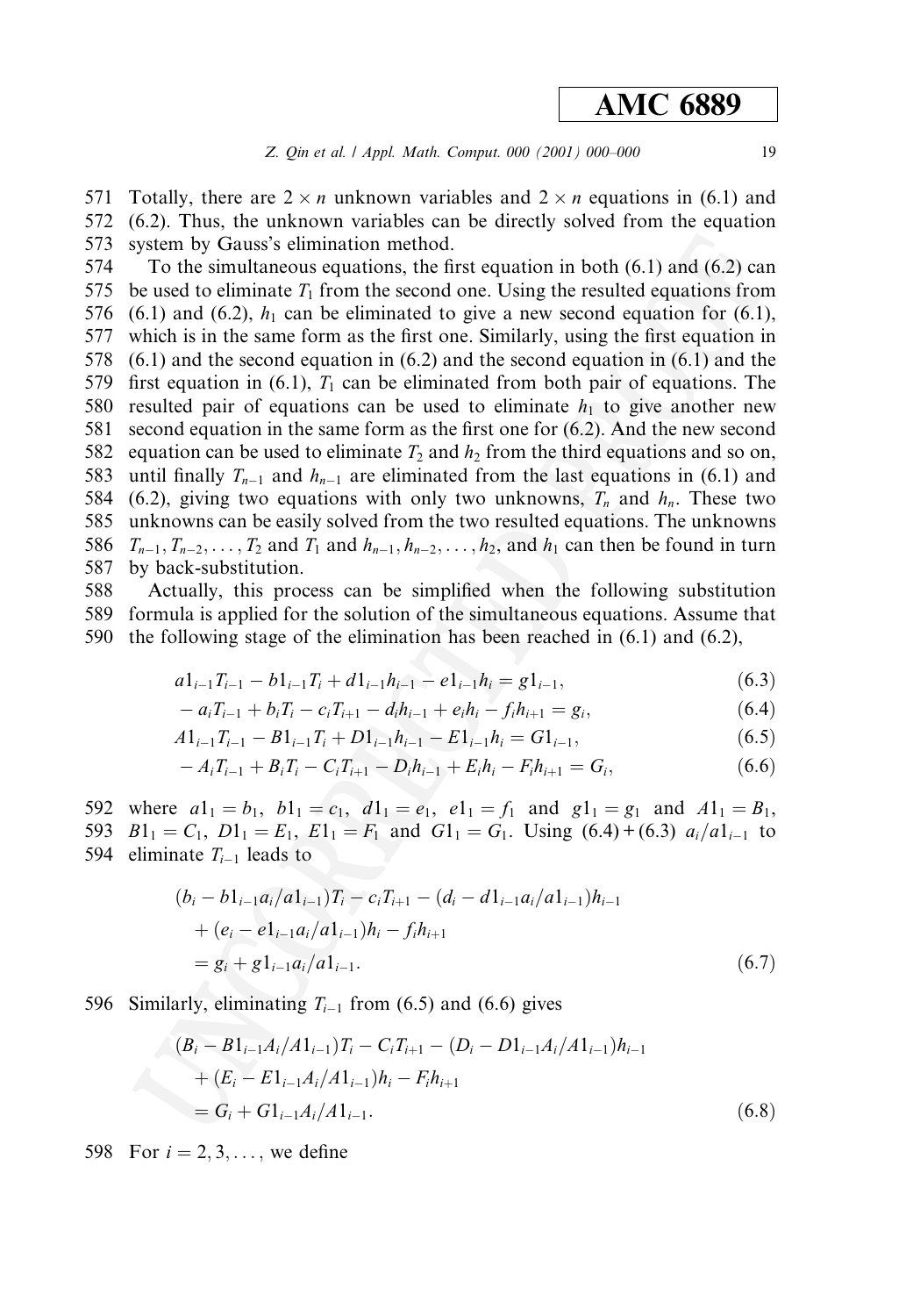Z. Qin et al. / Appl. Math. Comput. 000 (2001) 000-000

$$
b1 = b_i - b1_{i-1}a_i/a1_{i-1}
$$
 and 
$$
B1 = B_i - B1_{i-1}A_i/A1_{i-1},
$$
  
\n
$$
d1 = d_i - d1_{i-1}a_i/a1_{i-1}
$$
 and 
$$
D1 = D_i - D1_{i-1}A_i/A1_{i-1},
$$
  
\n
$$
e1 = e_i - e1_{i-1}a_i/a1_{i-1}
$$
 and 
$$
E1 = E_i - E1_{i-1}A_i/A1_{i-1},
$$
  
\n
$$
g1 = g_i + g1_{i-1}a_i/a1_{i-1}
$$
 and 
$$
G1 = G_i + G1_{i-1}A_i/A1_{i-1}.
$$
 (6.9)

600 And substitute into Eqs.  $(6.7)$  and  $(6.8)$ , giving,

$$
b1T_i - c_iT_{i+1} - d1h_{i-1} + e1h_i - f_ih_{i+1} = g1,
$$
  
\n
$$
B1T_i - C_iT_{i+1} - D1h_{i-1} + E1h_i - F_ih_{i+1} = G1.
$$
\n(6.10)

602 Similarly, using  $(6.6) + (6.3) a_1 / A_1$  to eliminate  $T_{i-1}$  leads to

$$
(b_i - B1_{i-1}a1_i/A1_{i-1})T_i - C_iT_{i+1} - (d_i - D1_{i-1}a1_i/A1_{i-1})h_{i-1} + (e_i - E1_{i-1}a1_i/A1_{i-1})h_i - F_ih_{i+1} = g_i + G1_{i-1}a1_i/A1_{i-1}.
$$
\n
$$
(6.12)
$$

604 Eliminating  $T_{i-1}$  from (6.4) and (6.5) gives

$$
(B_i - b1_{i-1}A_i/a1_{i-1})T_i - c_iT_{i+1} - (D_i - d1_{i-1}A_i/a1_{i-1})h_{i-1}
$$
  
+(E\_i - e1\_{i-1}A\_i/a1\_{i-1})h\_i - F\_ih\_{i+1} = G\_i + g1\_{i-1}A\_i/a1\_{i-1}. (6.13)

606 For  $i = 2, 3, ...,$  let

$$
b2 = b_i - B1_{i-1}a1_i/A1_{i-1} \text{ and } B2 = B_i - b1_{i-1}A_i/a1_{i-1},
$$
  
\n
$$
d2 = d_i - D1_{i-1}a1_i/A1_{i-1} \text{ and } D2 = D_i - d1_{i-1}A_i/a1_{i-1},
$$
  
\n
$$
e2 = e_i - E1_{i-1}a1_i/A1_{i-1} \text{ and } E2 = E_i - e1_{i-1}A_i/a1_{i-1},
$$
  
\n
$$
g2 = g_i + G1_{i-1}a1_i/A1_{i-1} \text{ and } G2 = G_i + g1_{i-1}A_i/a1_{i-1}.
$$
  
\n(6.14)

608 And substitute into Eqs.  $(6.12)$  and  $(6.13)$ , giving,

$$
b2T_i - c_iT_{i+1} - d2h_{i-1} + e2h_i - f_ih_{i+1} = g2,
$$
\n(6.15)

$$
B2T_i - C_i T_{i+1} - D2h_{i-1} + E2h_i - F_i h_{i+1} = G2.
$$
 (6.16)

610 Using (6.10)–(6.11)  $d1/D1$  to eliminate  $h_{i-1}$  leads to

$$
(b1 - B1d1/D1)T_i - (c_i - C_i d1/D1)T_{i+1} + (e1 - E1d1/D1)h_i
$$
  
-(f<sub>i</sub> - F<sub>i</sub>d1/D1)h<sub>i+1</sub> = g1 - G1d1/D1. (6.17)

612 And eliminating  $h_{i-1}$  from (6.15) and (6.16), we also get

$$
(B2 - b2D2/d2)T_i - (C_i - c_i D2/d2)T_{i+1} + (E2 - e2D2/d2)h_i
$$
  
-(F<sub>i</sub> - f<sub>i</sub>D2/d2)h<sub>i+1</sub> = G2 - g2D2/d2. (6.18)

614 Defining

$$
20\quad
$$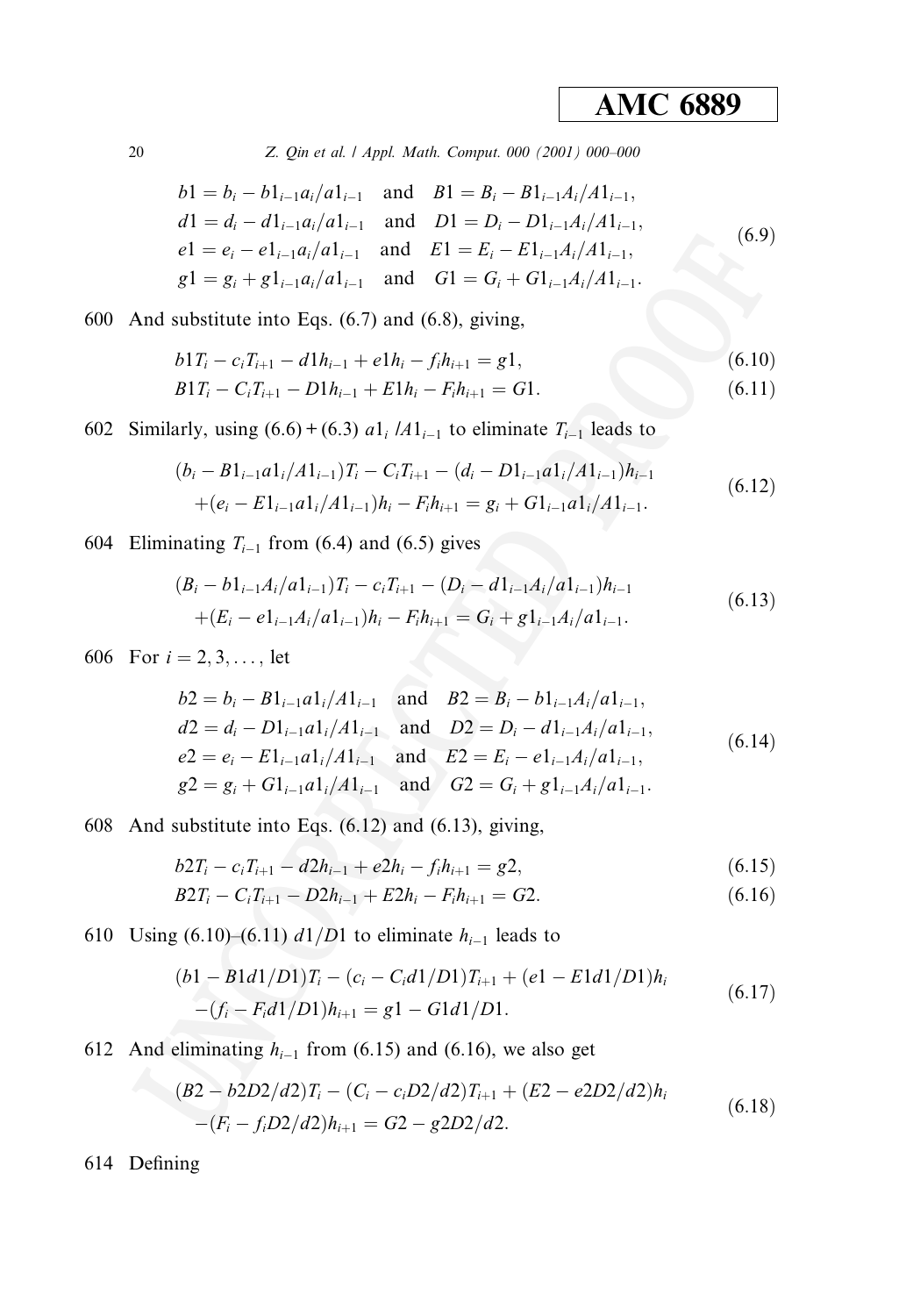Z. Qin et al. / Appl. Math. Comput. 000 (2001) 000-000

$$
a1i = b1 - B1d1/D1 \text{ and } A1i = B2 - b2D2/d2,b1i = ci - Cid1/D1 \text{ and } B1i = Ci - ciD2/d2,d1i = e1 - E1d1/D1 \text{ and } D1i = E2 - e2D2/d2,e1i = fi - Fid1/D1 \text{ and } E1i = Fi - fiD2/d2,g1i = g1 + G1d1/D1 \text{ and } G1i = G2 - g2D2/d2.
$$
 (6.19)

616 And substituting into  $(6.17)$  and  $(6.18)$ , we get

$$
a1_iT_i - b1_iT_{i+1} + d1_ih_i - e1_ih_{i+1} = g1_i, \t\t(6.20)
$$

$$
A1_iT_i - B1_iT_{i+1} + D1_ih_i - E1_ih_{i+1} = G1_i.
$$
\n(6.21)

- 618 These two equations are exactly in the same form as those in  $(6.3)$  and  $(6.5)$ .
- 619 Thus, they can be used for the next elimination.
- 620 After eliminating  $n$  times, we reach the final two pairs of equation as follows:

$$
a1_nT_n + d1_nh_n = g1_n,\tag{6.22}
$$

$$
A1_nT_n + D1_nh_n = G1_n. \tag{6.23}
$$

622 Using (6.22)  $A1_n$ –(6.23)  $a1_n$  to eliminate  $T_n$ , we get the solution of  $h_n$  as

$$
h_n = (g1_nA1_n - G1_na1_n)/(d1_nA1_n - D1_na1_n). \tag{6.24}
$$

624 Similarly, the solution of  $T_n$  is

$$
T_n = (g1_n D1_n - G1_n d1_n)/(a1_n D1_n - A1_n d1_n)
$$
\n(6.25)

- 626 After getting the solution of  $T_n$  and  $h_n$ , we can get all other unknowns from
- 627 Eqs. (6.20) and (6.21) for  $i = n 1, n 2, \ldots, 1$ . For convenience of derivation, 628 we define

$$
g3 = g1_i + b1_iT_{i+1} + e1_ih_{i+1},
$$
\n(6.26)

$$
G3 = G1_i + B1_iT_{i+1} + E1_ih_{i+1},\tag{6.27}
$$

630 in which  $h_{i+1}$  and  $T_{i+1}$  are known from (6.24) and (6.25) when  $i + 1 = n$ , and 631 rewrite Eqs.  $(6.20)$  and  $(6.21)$  as

$$
a1_iT_i + d1_ih_i = g3,\t\t(6.28)
$$

$$
A1_iT_i + D1_ih_i = G3. \t\t(6.29)
$$

633 Using  $(6.28)A1_i - (6.29)a1_i$  to eliminate  $T_i$ , we get the solution of  $h_i$  as

$$
h_i = (g3A1_i - G3a1_i)/(d1_iA1_i - D1_ia1_i). \tag{6.30}
$$

635 Similarly, the solution of  $T_i$  is

$$
T_i = (g3a1_i - G3A1_i)/(a1_iD1_i - A1_id1_i). \tag{6.31}
$$

637 Continuing the above procedure, we can get the solution of all unknowns.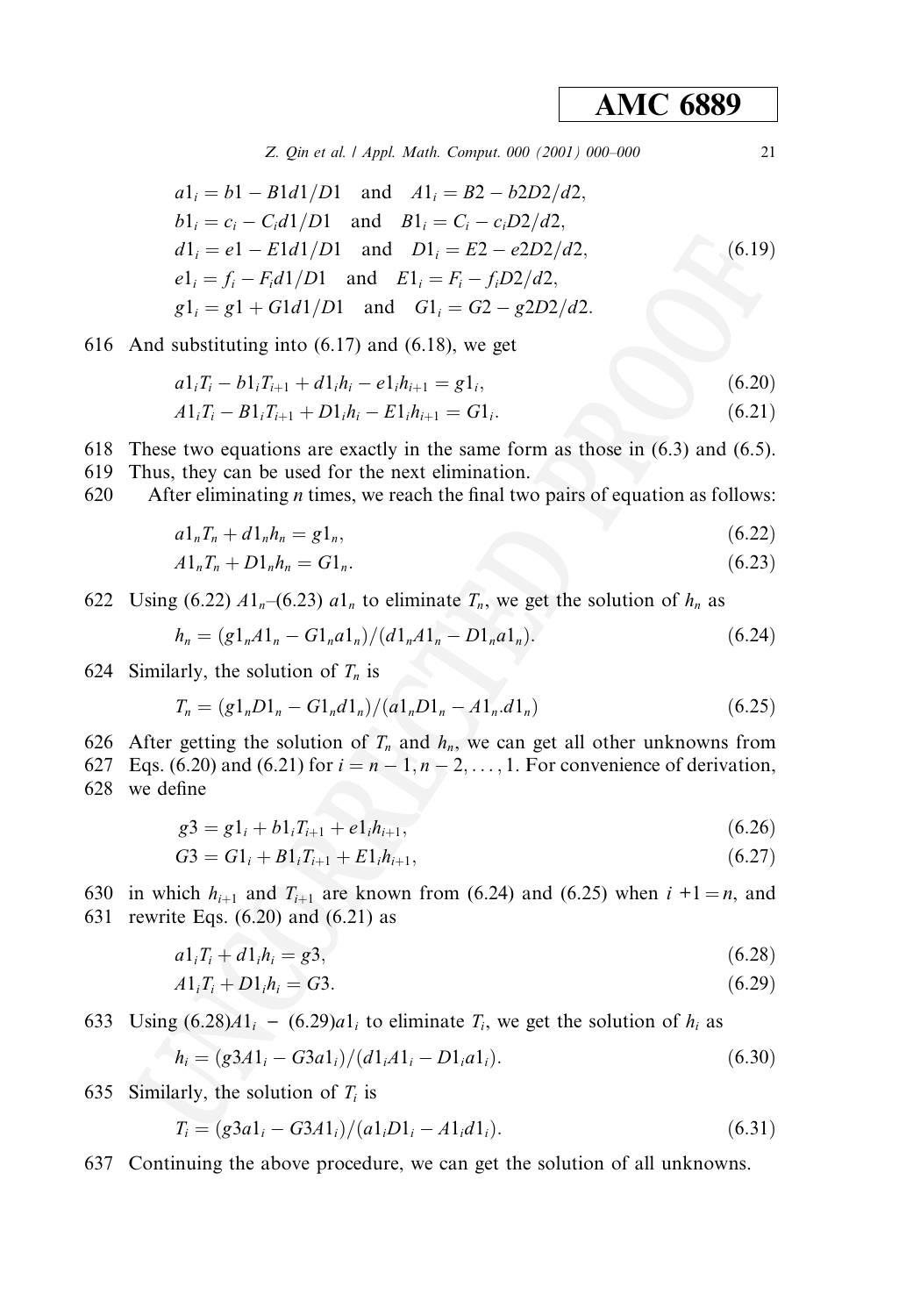Z. Qin et al. | Appl. Math. Comput. 000 (2001) 000-000

### 638 7. Computation procedure of the model

- As described above, the numerical approximation for the solution of surface 639
- 640 energy balance model involves the re-adjustment of some given parameters in
- 641 the iterative calculation. The computation actually is rather complicated. The 642 procedure for the numerical solution of the model can be summarized as fol-
- 643 lows:
- 644 1. Read required constants and coefficients.
- 645 2. Assume initial soil temperature and water content for each layer.
- 646 3. Compute initial soil relative humidity for each layer.
- 647 4. Compute the required soil parameters:  $D_n e_n s C_h K_c C_s K_s$ .
- 648 5. Input data of global radiation, air temperature, air relative humidity and 649 wind speed:  $R_s$ ,  $T_a$ ,  $h_a$ ,  $u_z$ .
- 650 6. Give a start point of surface temperature  $T_s$ .
- 651 7. Compute net radiation  $R_n$  and sensible heat H.
- 652 8. Give a start point of surface relative humidity  $h_s$ .
- 653 9. Calculate surface vapor pressure and compute LE by Eq. (2.9).
- 654 10. Solve soil temperature  $T_i$  and relative humidity  $h_i$  from Eqs. (4.15) and (4.16)
- 655 by Crank–Nicholson technique.
- 656 11. Calculate  $LE_c$  by Eq. (2.12) and compute  $f(h_s)$  by Eq. (4.5).
- 657 12. If  $f(h_s)$  is small enough to reach the required accuracy, then go to step (15).
- 658 13. Get a small  $\delta h$  and follow steps (9)–(11) to calculate  $f(h_s + \delta h)$ .
- 659 14. Update  $h_s$  in the form of Eq. (4.4) and repeat step (8)–(12).
- 660 15. Compute soil heat G by Eq.  $(2.16)$ .
- 661 16. Compute  $f(T_s)$  by Eq. (4.1).
- 662 17. If  $f(T_s)$  is small enough to reach the required accuracy, then go to (20).
- 663 18. Get a small  $\delta T$  and follow steps (7)–(16) to calculate  $f(T_s + \delta T)$ .
- 664 19. Update  $T_s$  by Eq. (4.4) and repeat steps (7)–(17).
- 665 20. Output the results for the time interval:  $R_n$ ,  $H$ ,  $LE$ ,  $G$ ,  $T_s$ ,  $h_s$  and so on.
- 666 21. Repeat steps  $(4)$ – $(20)$  until the end of simulation period.
- 667 The procedure involves several iterations and the actual computation, as we
- 668 can imagine, is very complicated. Using Quick BASIC 4.5, we have pro-669 grammed the model for practical application. A program sketch about the
- 670 computation procedure is given in Fig. 1.

### 671 8. Application of the model to south Israeli desert

672 In order to validate the model, we apply it to the south Israeli desert for 673 estimation of heat fluxes and surface temperature change, using the meteoro-674 logical data from Sede Boker Meteorological Observation Station. The Station 675 locates in the center of an alluvial plain with about 2 km width stretching from

676 east to west. In the north of the plain are the low hills with about 20 m high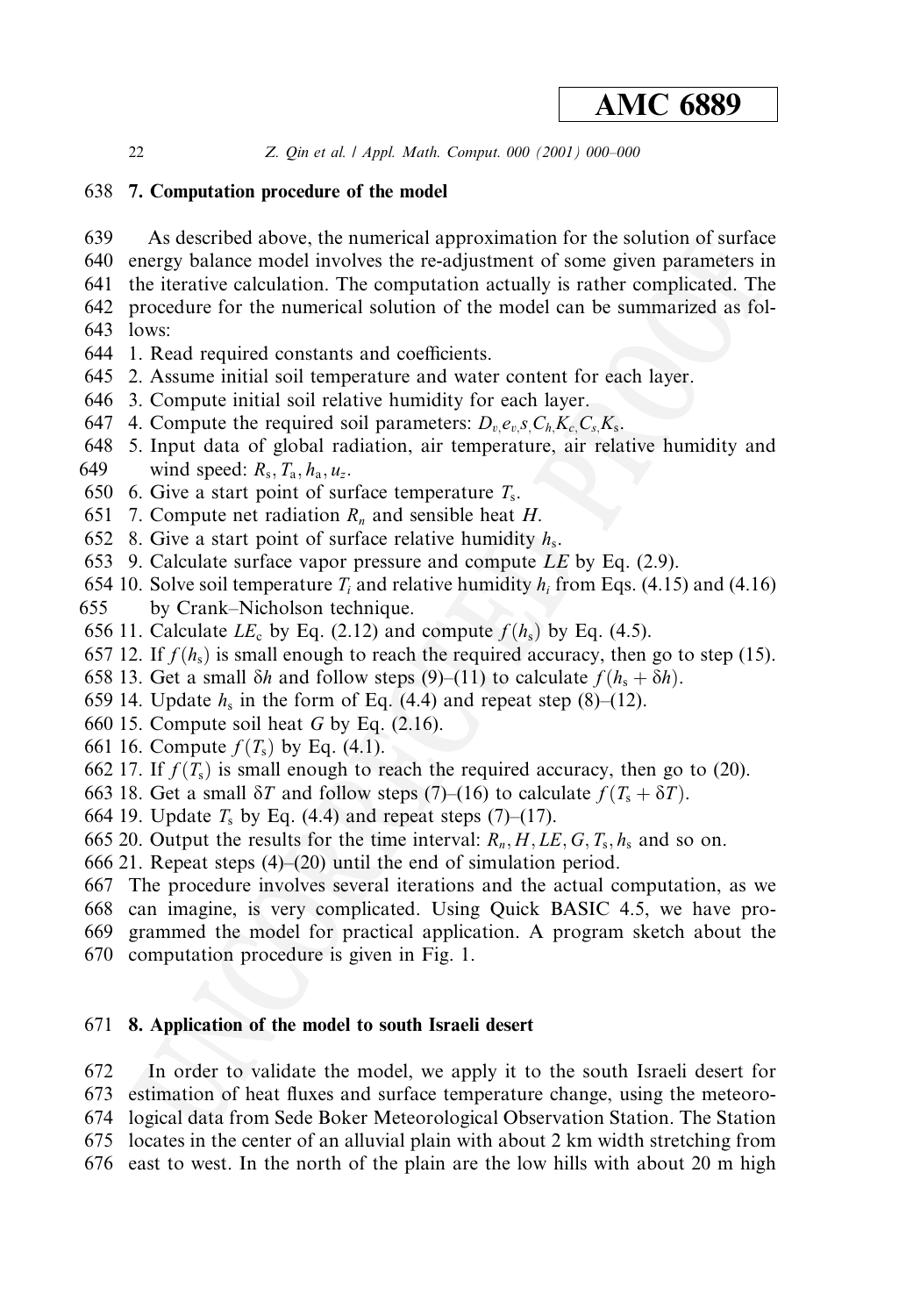

Fig. 1. (a) The main flow chart of the model. (b) The flow chart of the shaded boxes.  $\xi$  is the required accuracy for the computation.

677 above the plain and in the south is a long crater with about 50 m depth and 1 678 km width. The data of 16 July 1998 are selected for the validation of the model. 679 It was the hot dry season of the region and the dynamics of micro-meteoro-680 logical events was subjected to local conditions. The sky of July 16 was very clear and it represented the general case of the season. The soil is gray alluvium 681 mainly composed of silt and clay. Albedo of the soil is about 30% and volu-682 metric soil water content ranges from about 85 kg  $m^{-3}$  at the surface to 683 684 120 kg m<sup>-3</sup> at 50 cm depth. The required inputs of meteorological data include global radiation, air 685 686 temperature and relative humidity and wind speed. As shown in Fig.  $2(a)$ , global radiation  $R_s$  on 16 July changed smoothly according to the angle of the 687

689 perature  $T_a$  had a little bit fluctuation especially in the hours 3:00–6:00. Maximal  $T_a$  was about 35°C and minimal  $T_a$  about 20°C (Fig. 2(c)). Air relative 690

688

sun and maximum was about 1000 W  $m^{-2}$  in the hour 12:00–13:00. Air tem-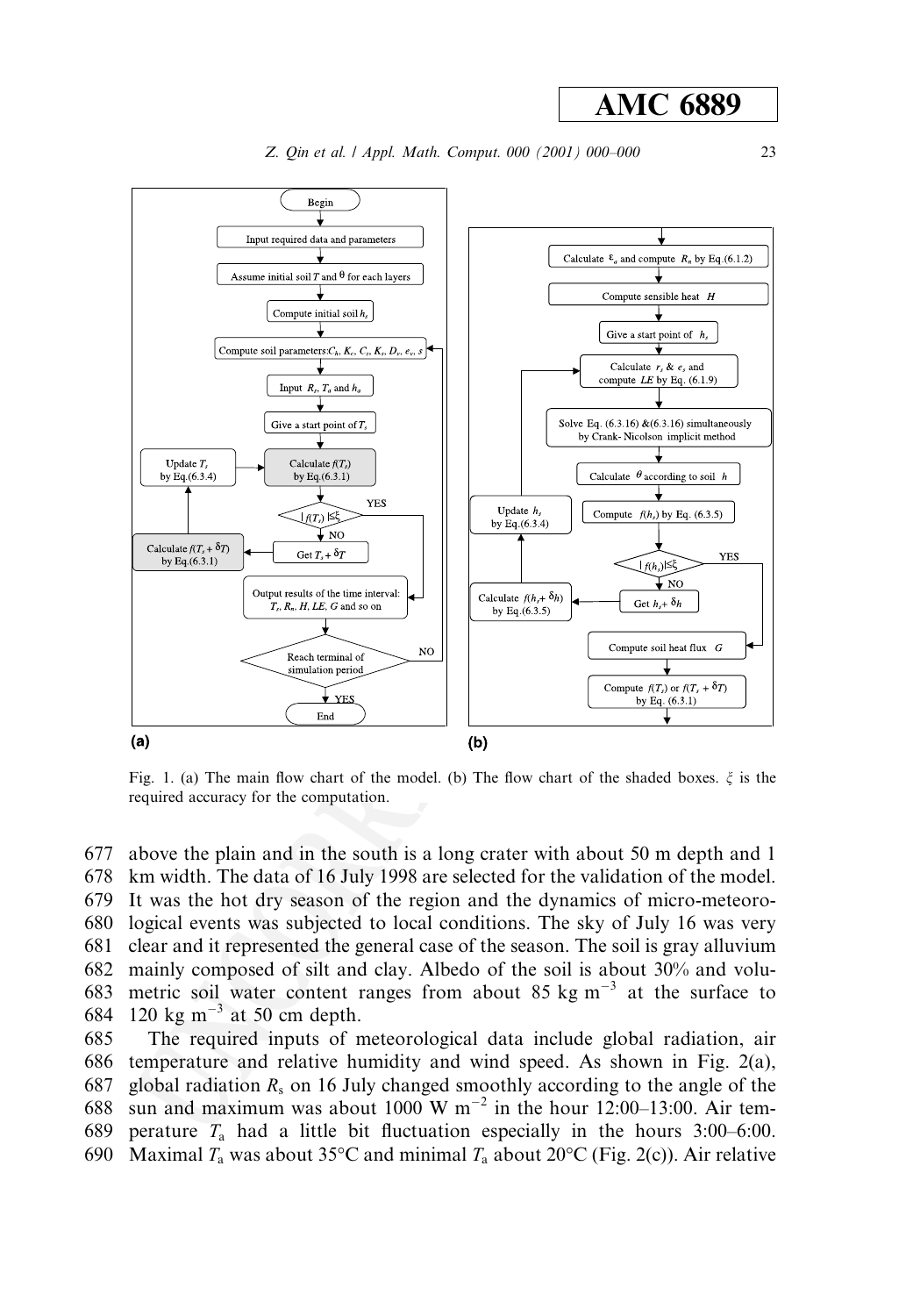Z. Qin et al. / Appl. Math. Comput. 000 (2001) 000-000



Fig. 2. Validation of the model through application to south Israeli desert, illustrating some results of the simulation and the inputs of meteorological data: (a) global radiation, net radiation and sensible heat flux; (b) soil and latent heat fluxes; (c) surface and air temperature; (d) comparison of soil temperature; (e) surface and air relative humidity; (f) surface and air vapor pressure; (g) soil water content; (h) wind speed.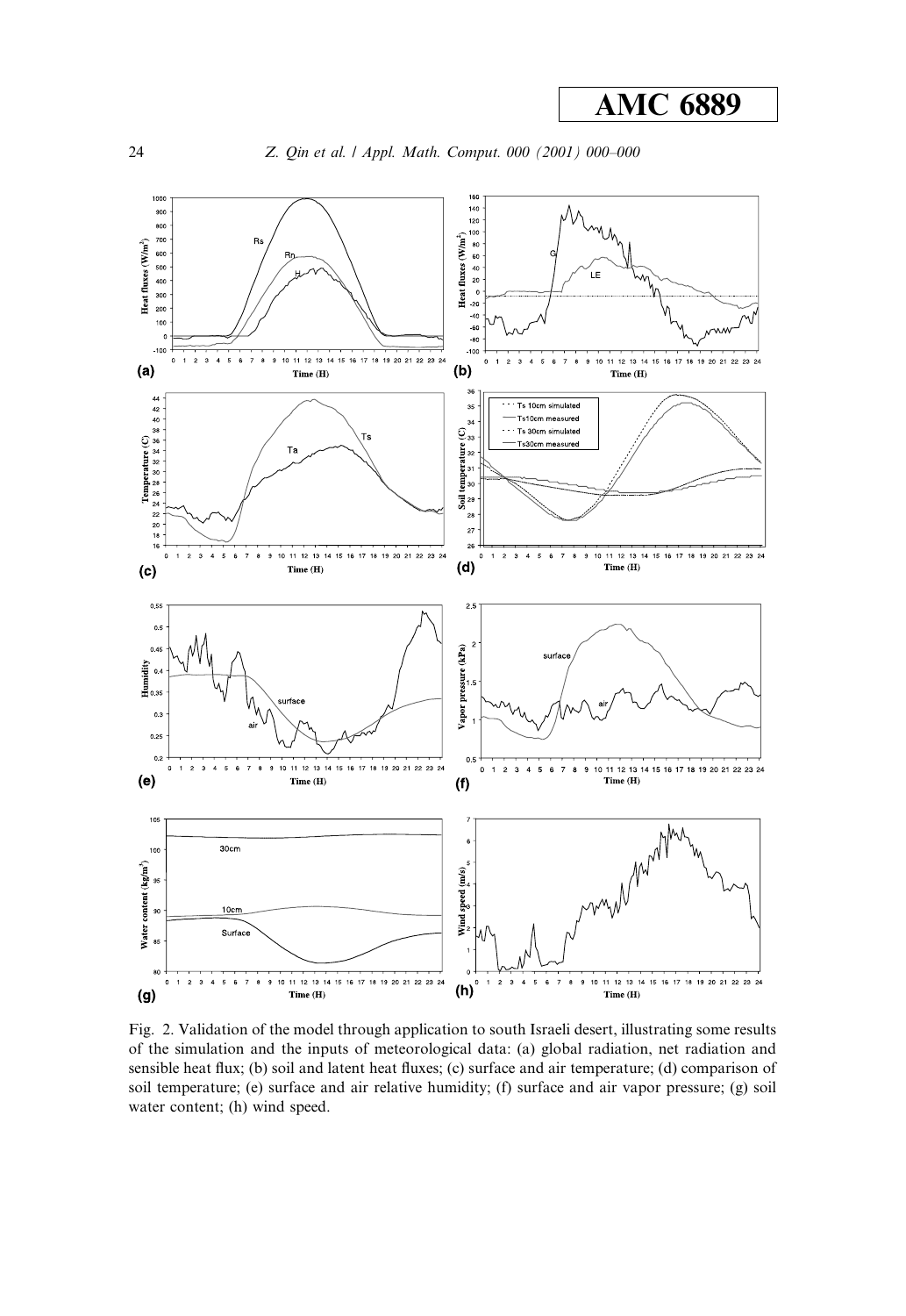691 humidity fluctuated from 20% to 30% during the day to 35–53% during the night (Fig. 2(e)). High variability was the common feature of wind speed (Fig. 692 693  $2(h)$ ). Maximal wind speed appeared in late afternoon due to the temperature 694 gradient across the plain from hills to the crater.

695 Comparison of the simulated to the measured soil temperature at 10 cm and 696 30 cm depths is shown in Fig.  $2(d)$ . The measured soil temperature shown in 697 Fig. 2(d) is a typical one in south Israeli desert. Similar change was found in 698 [15,37]. The very close change of simulated soil temperature to the measured 699 one proves the high validity of the model. The average difference of simulated 700 and measured soil temperature is within  $0.4^{\circ}$ C with maximum of  $0.95^{\circ}$ C at 10 701 cm depth and within 0.3 °C with maximum of  $0.53$  °C at 30 cm. The ratio of the 702 difference to the daily vibration of soil temperature is usually used to evaluate 703 the accuracy of simulation. In our case, the daily vibration of soil temperature 704 was about  $7^{\circ}$ C at 10 cm depth. Thus, the ratio is about 5.71%, which is quite small, hence indicates a quite accurate simulation. 705

According to the simulation, the daily change of heat fluxes in the arid al-706 707 luvial plain is estimated as shown in Figs. 2(a) and (b). Maximal net radiation is about 575 W  $m^{-2}$  at noon and most of the net radiation is dissipated as 708 sensible heat flux H into the air. Maximal H is about 485 W  $m^{-2}$ , accounting 709 710 for above 84% of the net radiation. Maximal soil heat flux G does not appear at 711 noon but in early morning at about 7:00–8:00 when air and surface tempera-712 tures increase rapidly. At noon soil heat flux is only about 50 W  $\mathrm{m}^{-2}$ , accounting for about 9% of net radiation. From about 15:00 soil heat becomes 713 714 negative and this means that soil releases its absorbed heat into the air for 715 energy balance. Latent heat flux LE reaches peak in late morning at around 716 10:00. From about 19:00 LE becomes negative, which means that there are 717 some moistures released as dew from the air into the soil. Integration of LE indicates that total net evaporation of the region is about 0.404 kg/m<sup>2</sup> or 0.404 718 mm per day, with evaporation into the air 0.562 mm and moisture absorption 719 720 from the air 0.158 mm per day. And this is the general case of the arid region 721 and is in accordance with the result of Ben-Asher et al. [1], who found that the 722 evaporation from bare soil in arid environment is about 0.5 mm per day.

723 The estimation of land surface temperature  $T_s$  change is shown in Fig. 2(c). 724 This change of  $T_s$  is quite reasonable in the region. During the day, the surface 725 is very hot but it is very cool during the night. Maximal  $T_s$  occurs at about 12:00, which is about 2.5 h earlier than the peak of  $T_a$ . Minimal  $T_s$  is found to 726 be at about 5:00 when  $T_a$  is also very low. The difference of  $T_s$  and  $T_a$  is high up 727 728 to 10<sup>o</sup>C at noon while at midnight  $T_s$  is only about 1<sup>o</sup>C lower than  $T_a$ . More 729 importance is that the land surface temperatures computed from satellite image 730 observed at midnight and noon of the day are very close to the simulation 731 result. Based on the remote sensing data of NOAA-AVHRR 14 with a pixel 732 size of 1.1  $\times$  1.1 km,  $T_s$  around Sede Boker is estimated to be about 20–23 °C at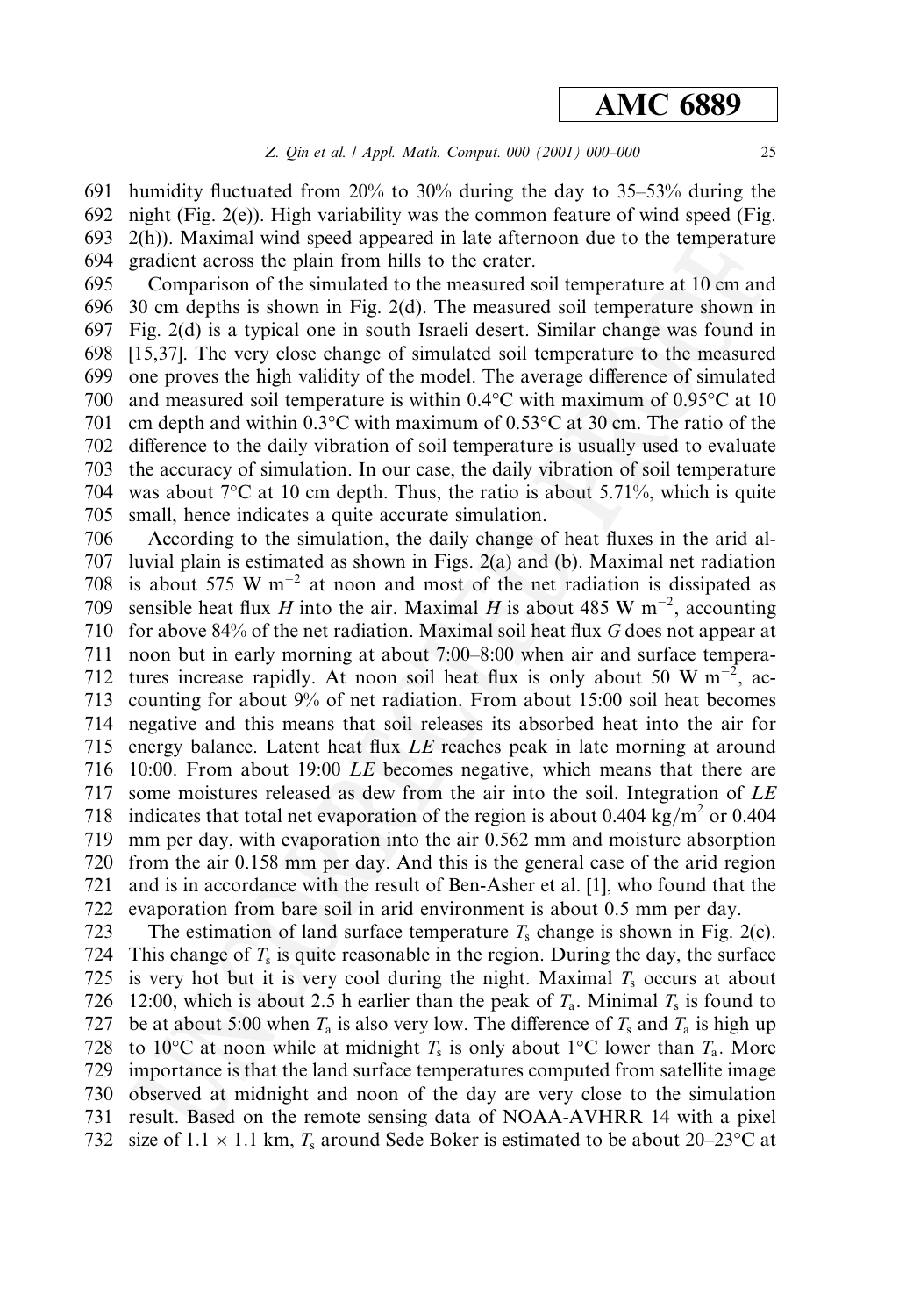733 midnight (about 0:35) and  $40-42$ °C at 14:15. This closeness of satellite obser-734 vation to simulated  $T_s$  further confirms the validation of the model.

735 The simulation result of soil water change is just the same as the expected 736 one (Fig. 2(g)). Soil water content  $\theta$  on the surface fluctuates within the range 80–90 kg m<sup>-3</sup>. Because of net evaporation, surface  $\theta$  tends to decrease grad-737 ually. Evaporation during the day makes the surface very dry (about 81.4) 738 739 kg  $m^{-3}$ ). However, the absorption of moisture from the air lets the surface become wet (about 88.8 kg  $m^{-3}$ ) during the night. Due to very low hydraulic 740 conductivity (<  $10^{-10}$  kg s m<sup>-3</sup>),  $\theta$  has a little change at 10 cm and remains 741 742 quite stable at 30 cm (Fig.  $2(g)$ ).

Fig. 2(e) shows the change of the simulated surface relative humidity  $h_s$  and 743 744 the measured air relative humidity  $h_a$  and Fig. 3(f) shows the corresponding 745 change of surface vapor pressure  $e_s$  and air vapor pressure  $e_a$ . The combinated 746 functioning of evaporation and high temperature makes  $h_s$  very low during the day. The opposite functioning of the two forces drives  $h_s$  increasing. According 747 to Eq. (2.9), evaporation occurs when the surface has higher vapor pressure 748 749 than the air. Otherwise, some moisture will be released as dew from the air 750 when  $e_s$  is lower than  $e_a$ . This process can be clearly shown in Fig. 2(f).

751 Other parameters such as surface resistance coefficient to heat transfer and 752 to evaporation can also be simulated through application of the model. Con-753 sidering the volume limit of the paper, we do not present the simulation results 754 of these parameters.

755 We also apply the model to the data set of 1997 in the same season for 756 mutual validation. The simulated soil temperature of the model at 10 cm depth 757 also has a good matching with the measured one (Fig.  $3(a)$ ). Due to difference 758 in air temperature and air humidity, the accuracy of soil temperature matching 759 for the data set is with an average difference of about  $0.6^{\circ}$ C with maximum of



Fig. 3. Validation of the model for another data set (5 July 1997) illustrating the comparison of the simulated and the measured soil temperatures at various depths.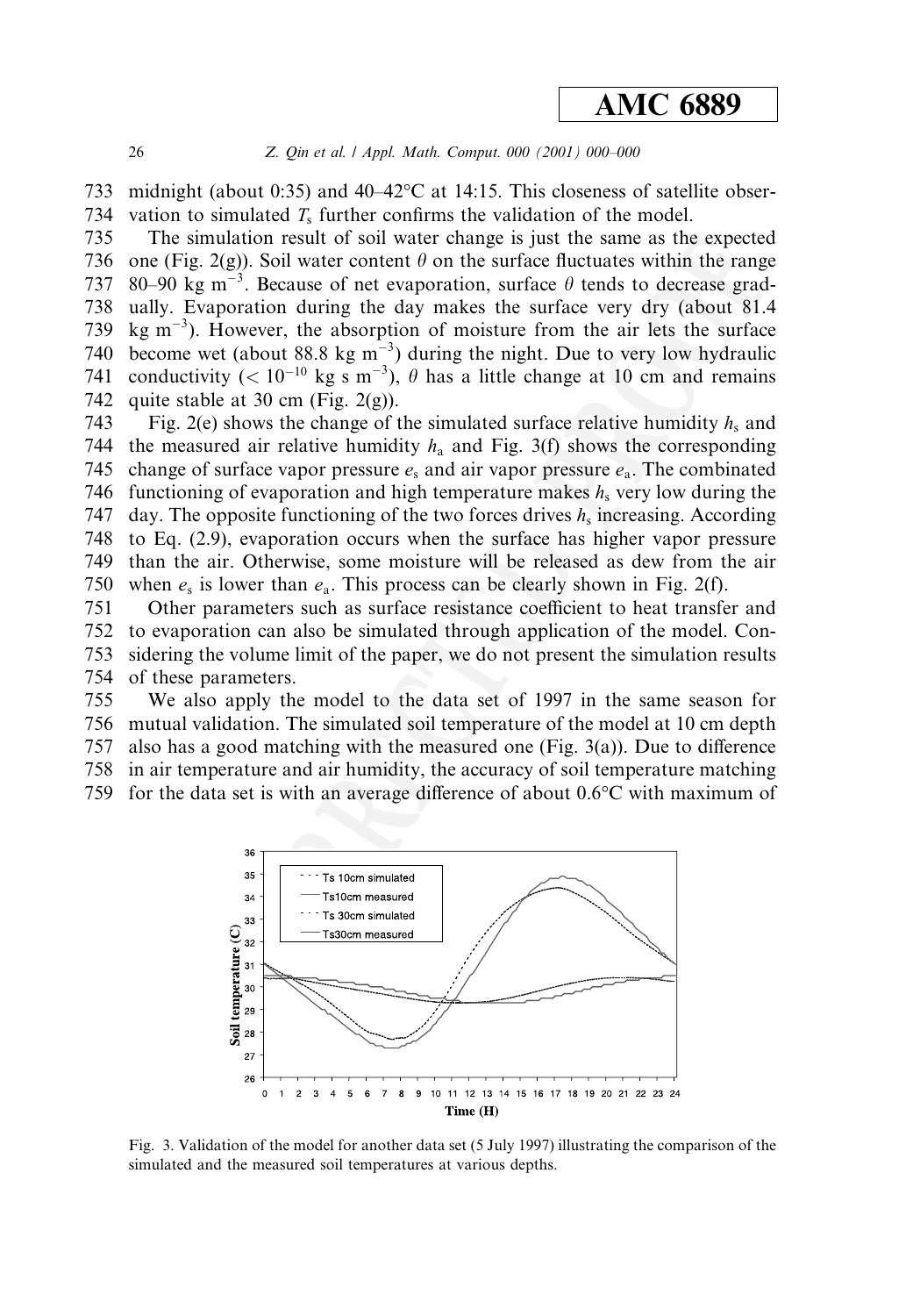760 1.2 °C at 10 cm depth. The daily vibration of soil temperature was about  $8^{\circ}$ C. 761 Thus, the ratio of the difference to the daily vibration is about 7.5%, which is also quite small. Therefore, we can conclude that the simulation results are very 762 763 close to what actually happen in the arid alluvial plain.

764 The successfulness of applying the model to estimate heat fluxes and surface 765 temperature for micro-meteorological analysis lies in the successful determi-766 nation of required soil parameters. It is very important to reasonably determine 767 the parameters in Eqs.  $(3.1)$  or  $(3.2)$ ,  $(3.3)$  and  $(3.4)$  for computing soil water 768 potential, hydraulic conductivity and thermal conductivity and the roughness for computing surface resistance to heat transfer. Besides, a proper way of 769 performing the simulation procedure is also very important for numerical so-770 lution of the model. In the above simulation, we employ 1 min for time in-771 772 terval. For the soil profile, we consider 0.5 m depth because daily soil heat 773 penetration in the region is limited within this depth. The thickness of soil layer 774 is arranged to be 2 cm so that totally we have 25 layers. Time interval greater 775 than 5 min and soil layer thicker than 10 cm may not be very good for an 776 accurate simulation. And usually it is better to run the model for 2–3 days 777 before the simulation results for the destination day are outputted.

### 778 9. Conclusion

A complete description of surface energy balance model is given in the 779 780 current paper. The model couples soil temperature change with soil moisture movement for estimation of soil heat flux and latent heat flux. Through the two 781 782 essential factors, *i.e.* surface temperature and surface moisture change, the 783 model can be numerically solved for various study purposes such as irrigation 784 program and micro-meteorological analysis. The numerical solution of the model involves the estimation of the dynamics of heat fluxes and many useful 785 786 soil-water and meteorological parameters required for earth resource man-787 agement.

788 A methodology of numerical solution to the model is presented with details 789 so that it can be easily programmed for application of the model to the real 790 world. Soil and latent heat fluxes are determined by soil temperature change 791 and soil moisture movement, which can be described as differential equations. 792 Crank–Nicolson implicit method is used to expand the differential equations 793 into two sets of simultaneous linear equations, which are then solved by ap-794 plying Gauss's elimination method. The successful application of the two 795 critical techniques is the basis for the numerical solution of the model. 796

The change of soil moisture within a time interval is equal to the evaporation 797 from the ground surface within the interval. Newton–Raphson approximation method is used for the iterative computation of solving latent heat flux to meet 798 799 this requirement. This approximation method is also applied to the solution of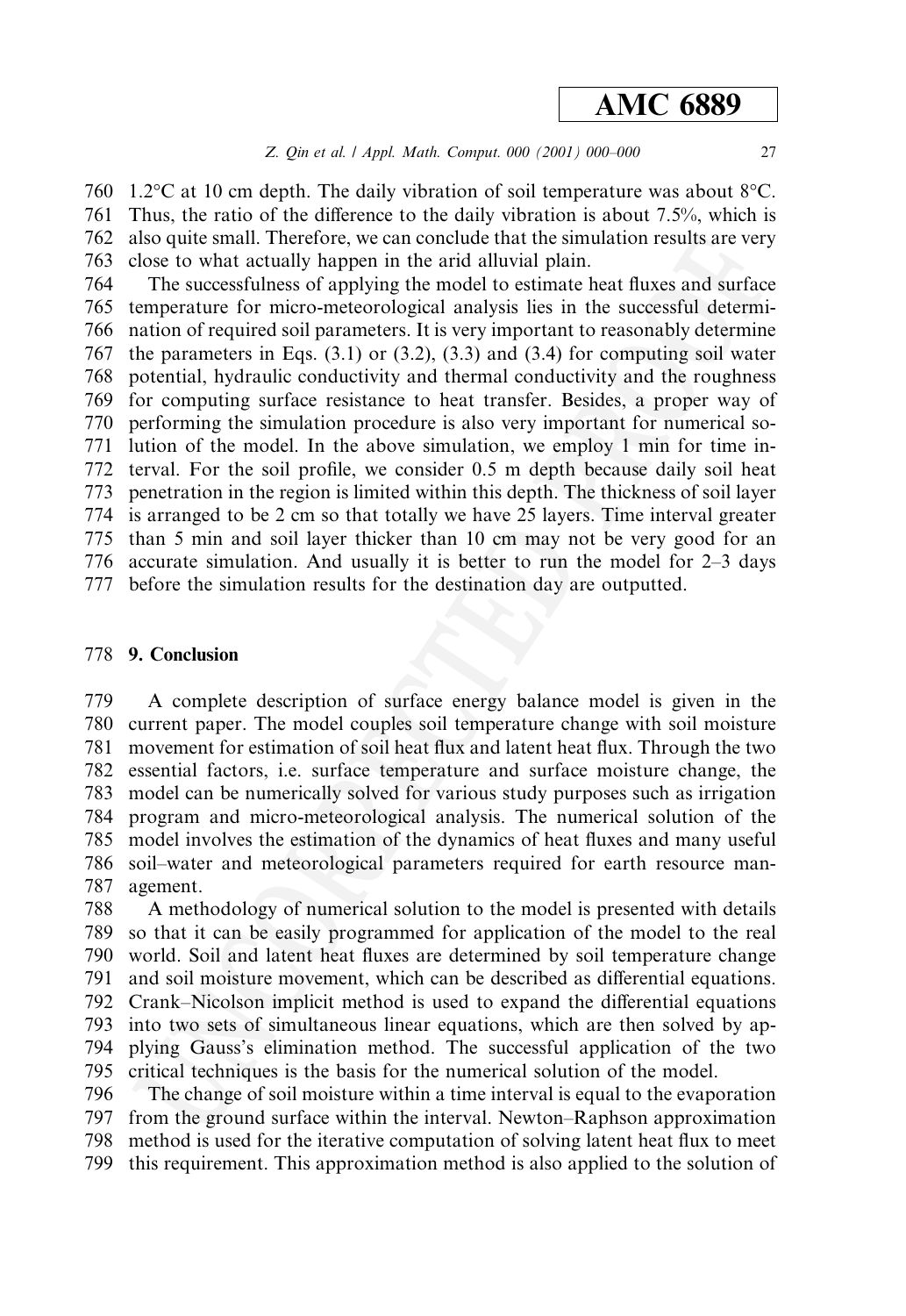#### Z. Qin et al. / Appl. Math. Comput. 000 (2001) 000-000

800 surface temperature from the model. Because the method is rather compli-801 cated, a detailed computation procedure for numerical solution of the model is also presented. Using this procedure, heat fluxes and temperature change can 802 803 be easily estimated from the model when the required soil parameters and meteorological data are available. And this is the general case. Therefore, the 804 methodology presented herein provides an easy way of applying surface energy 805 806 model to simulate the dynamics of many micro-meteorological phenomena in 807 the soil-air interface.

808 Using the meteorological data from Sede Boker in south Israeli desert, an example has been given to illustrate the application of the model and its nu-809 merical solution for heat flux and surface temperature estimation. Good 810 matching of the simulated soil temperature to the measured one proves the 811 812 validity of the model and its numerical solution method. At about noon, net 813 radiation accounts for about 60% of the incident global radiation. Sensible 814 heat flux is the main dissipation of the net radiation due to very low evapo-815 ration and soil heat flux. Above 85% of net radiation is dissipated as sensible heat into the air. Total net evaporation in the arid region is about 0.404 mm 816 per day, with actual evaporation of 0.562 mm from the surface during the day 817 818 and moisture absorption 0.158 mm from the air during the night. Surface temperature is high up to about  $43.7^{\circ}$ C at noon. The surface temperature peak 819 820 is 2.5 hours ahead of air temperature. Therefore, at noon the maximal surface 821 and air temperature difference is up to  $10.4$ °C. The ground is cooler than the air 822 during the night but the difference is much smaller than that during the day. 823 The land surface temperature around Sede Boker on remote sensing data of 824 NOAA-AVHRR 14 is also very close to the simulated surface temperature at 825 noon and midnight. This closeness further confirms the validity of the model 826 and its numerical solution. However, the successfulness of applying the model 827 to the real world relies on the successful determination of soil parameters es-828 pecially those for soil water potential, soil hydraulic and thermal conductivity 829 as well as a proper way of running the model.

#### 830 10. Uncited reference

831  $[22]$ 

### 832 Acknowledgements

The authors would like to thank the International Center for Desert Re-833 834 search, J. Blaustein Institute for Desert Research, Ben Gurion University of the 835 Negev for offering a fellowship to Oin Zhihao to conduct the research. We also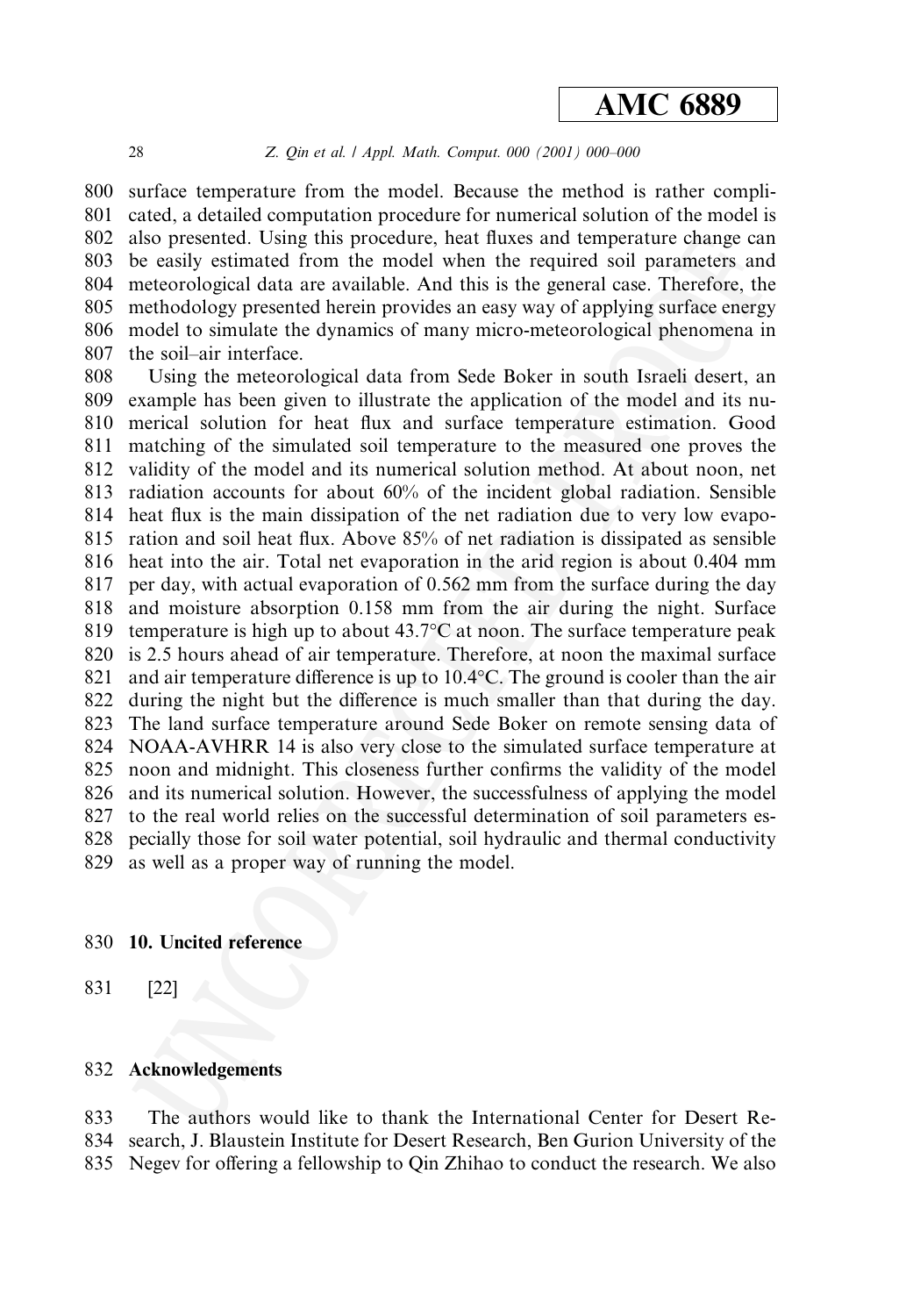- 836 would like to extend our thanks to the Laboratory of Desert Meteorology,
- 837 Dept. of Environmental Physics J. Blaustein Institute for Desert Research, Ben
- 838 Gurion University of the Negey for providing the required meteorological data
- 839 used in the study.

#### 840 **References**

- 841 [1] J. Ben-Asher, A.D. Mathhias, A.W. Warrick, Assessment of evaporation from bare soil by 842 infrared thermometry, Soil Sci. Soc. Am. J. 47 (1983) 185-191.
- 843 [2] P.R. Berliner, Contribution of heat dissipated at the soil surface to the energy balance of a 844 citrus orchard, Ph.D. Thesis, Hebrew University, Jerusalem, Israel, 1988.
- 845 [3] B.L. Blad, Energy exchange among leaf, canopy and environment, in: I.D. Teare, M.M. Peat 846 (Eds.), Crop-Water Relations, Wiley, New York, USA, 1983, pp. 1-39.
- 847 [4] I. Braud, Spatial variability of surface properties and estimation of surface fluxes of a 848 savannah, Agric. Forestry Meteorol. 89 (1998) 15-44.
- 849 [5] W. Brutsaert, Evaporation into the Atmosphere: Theory, History and Application, D. Reidel 850 Publishing Company, Dordrecht, Holland, 1982.
- 851 [6] G.S. Campbell, Soil Physics with Basic: Transport Models for Soil-Plant Systems, Elsevier, 852 Amsterdam, The Netherlands, 1985.
- 853 [7] D.X. Chen, M.B. Coughenour, GEMTM: a general model for energy and mass transfer of 854 land surfaces and its application at the FIFE sites, Agric. Forestry Meteorol. 68 (1994) 145– 855 171
- 856 [8] B.J. Choudhury, C.A. Federer, Some sensitivity results for corn canopy temperature and its 857 spatial variation included by soil hydraulic heterogeneity, Agric. Forestry Meteorol. 31 (1984) 858  $297 - 317.$
- 859 [9] D. Courault, J.P. Lagouarde, B. Aloui, Evaporation for maritime catchment combining a 860 meteorological model with vegetation information and airborne surface temperatures, Agric. 861 Forestry Meteorol. 82 (1996) 93-117.
- 862 [10] J. Crank, P. Nicolson, A practical method for numerical evaluation of solutions of partial 863 differential equations of the heat conduction types, Proc. Cambridge Philos. Soc. 43 (1947) 50– 864 67.
- 865 [11] D.A. De Vries, Thermal properties of soils, in: W.R. Van Wijk (Ed.), Physics of Plant 866 Environment, North-Holland, Amsterdam, The Netherlands, 1963, pp. 210-235.
- 867 [12] G.R. Diak, M.S. Whipple, Improvements to models and methods for evaluating the land 868 surface energy balance and 'effective' roughness using radiosonde reports and satellite-869 measured 'skin' temperature data, Agric. Forestry Meteorol. 63 (1993) 189–218.
- 870 [13] A.J. Dolman, E.M. Blyth, Patch scale aggregation of heterogeneous land surface cover for 871 mesoscale meteorological models, J. Hydrol. 190 (1997) 252-268.
- 872 [14] A.J. Dolman, A multi-source land surface energy balance model for use in general circulation 873 models, Agric. Forestry Meteorol. 65 (1993) 21-45.
- 874 [15] C. Fania, G. Zipora, Soil Temperature Regime in Israel, Israel Meteorogical Service, Bet 875 Dagon, Israel, 1997.
- 876 [16] H. Flanders, J.J. Price, Calculus with Analytic Geometry, Academic Press, New York, USA, 877 1978.
- 878 [17] M.A. Friedl, Relationships among remotely sensed data, surface energy balance, and area-879 averaged fluxes over partially vegetated land surfaces, J. Appl. Meteorol. 35 (1996) 2091–2103.
- 880 [18] M.A. Friedl, Modeling land surface fluxes using a sparse canopy model and radiometric 881 surface temperature measurements, J. Geophys. Res. 100 (1995) 25435-25446.